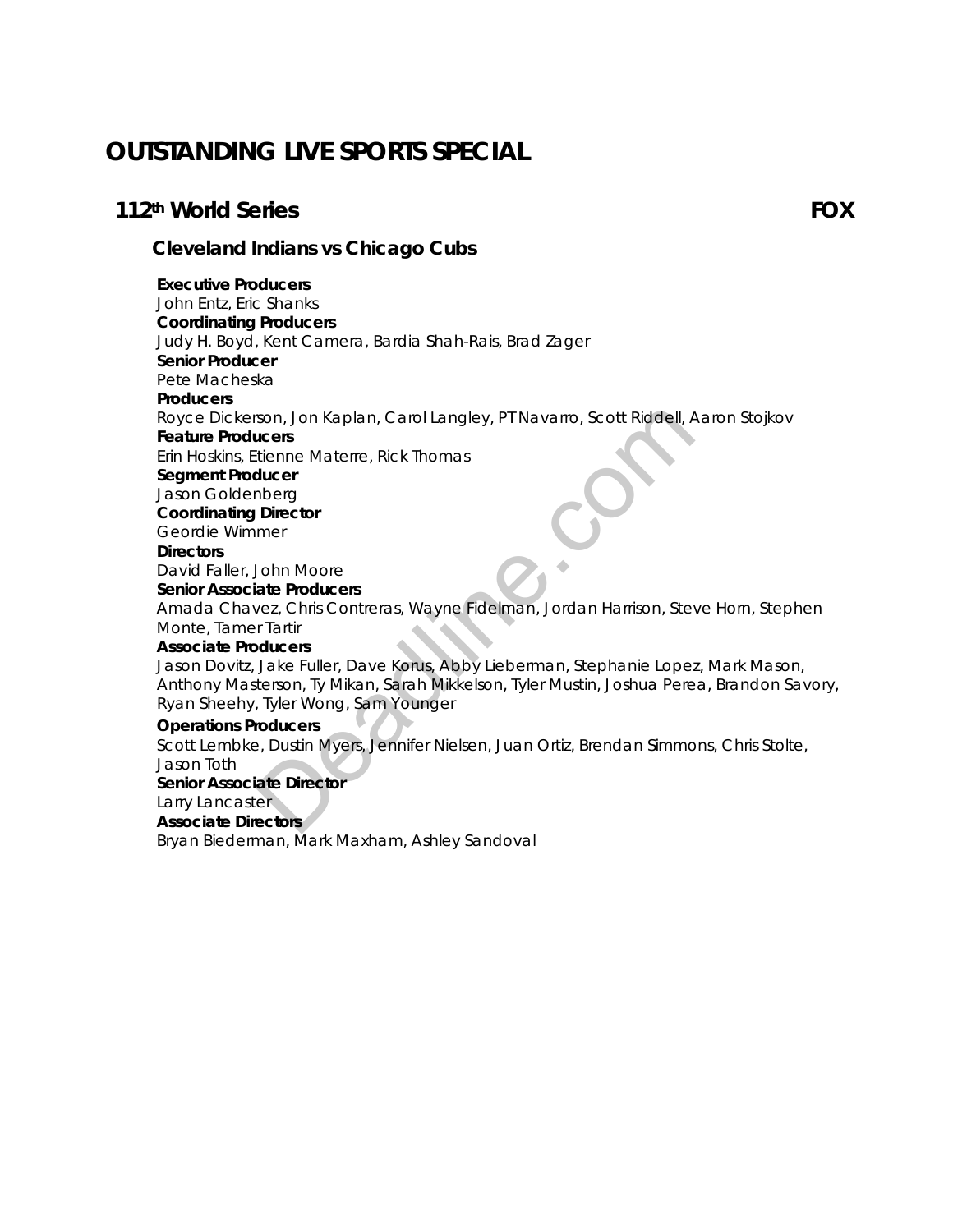# **OUTSTANDING LIVE SPORTS SERIES**

## **Sunday Night Football NBC**

**Executive Producers**

Sam Flood, Fred Gaudelli, Mark Lazarus **Segment Producers** Kevin Brown, Stephen Greenberg, Ken Hirdt, Vincent Rao, Mike Ryan **Sideline Producer** Michele Froman **Director** Drew Esocoff **Replay Director** Charlie Vanacore **Associate Producers**

Ryan Burke, Michael Eisenstein, Mark Farzetta, Andy Freeland, Alex Haubenstock, George Hill, David Jannetty, Wade Junco, Daniel Mogg, Michael Morrell, Ryan Pettys, Adrian Satchell, Michael Seib, Kevin Soldani, Joshua Veltrie, Alex Wolochuk, Thomas Wrede ducers<br>
Idichael Eisenstein, Mark Farzetta, Andy Freeland, Alex Haut<br>
Inchel Ryan P<br>
Inael Seib, Kevin Soldani, Joshua Veltrie, Alex Wolochuk, The<br>
ectors<br>
his, Dick Ellis, Timothy Nelson<br>
Alex Monthur Mexicon<br>
This, Dick

#### **Associate Directors**

Brigette Boginis, Dick Ellis, Timothy Nelson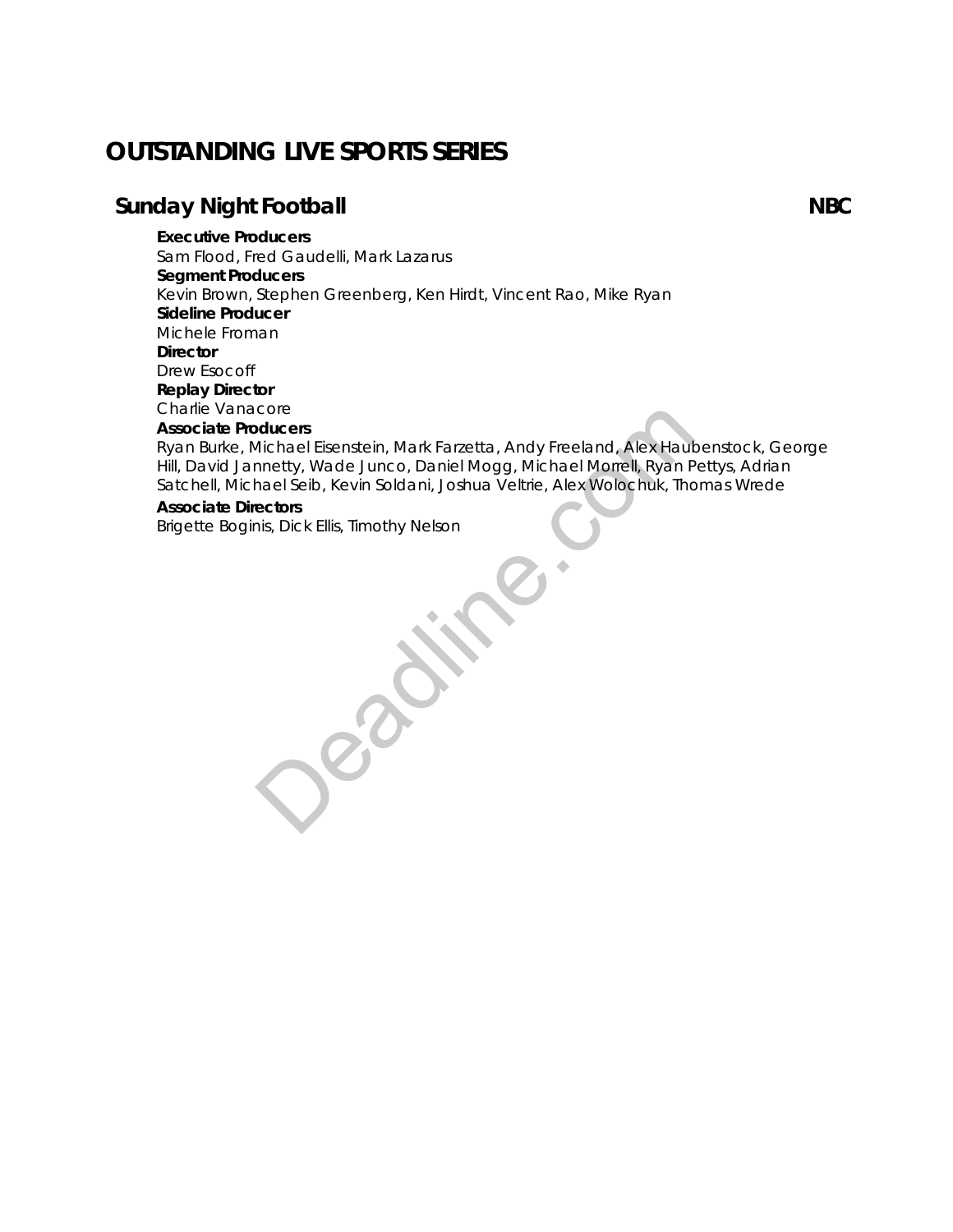# **OUTSTANDING PLAYOFF COVERAGE**

## **NFC Divisional Playoff FOX**

*Green Bay Packers vs Dallas Cowboys*

#### **Executive Producers**

John Entz, Eric Shanks **Coordinating Producers**

Bill Richards, Jacob Ullman, Richie Zyontz

**Senior Producer**

Bob Stenner

**Producer**

Judy H. Boyd

## **Feature Producers**

Bernie Kim, Dan Masi, Gina Mazzella, PT Navarro, Joel Santos

**Coordinating Director**

Rich Russo

**Director**

Stephanie Medina

**Senior Associate Producers**

Jeremy Mennell, Jonah Meyer

#### **Associate Producers**

Aaron Charlton, Scott Clark, Willie Holmes, Steve Horn, David Kogen, Ian Martin, Michael Meza, Eric Olen, Charlie Pelletier, Jane Pierce, Roger Ruth, Dave Schwalbe, Ed Sfida, Scott Snyder, Chris Smith, Michael Steavpack, Barry Strumpf, Brandon Terralavoro, Ross Tiernan, Jordan Wolff Judy H. Boyd<br>
Feature Producers<br>
Bernie Kim, Dan Masi, Gina Mazzella, PT Navarro, Joel Santos<br>
Coordinating Director<br>
Rich Russo<br>
Director<br>
Director<br>
Director<br>
Director<br>
Director<br>
Stephanie Medina<br>
Senciate Producers<br>
Aero

#### **Operations Producers**

Scott Lembke, Dustin Myers, Juan Ortiz, Brendan Simmons, Jason Toth, Roy Wardle **Senior Associate Director**

#### Greg Scoppettone

**Associate Directors**

Flavia Bowen, Marcus Boyd, Harriet Ells, Rich Gross, Jacob Jolivette, Ashley Sandoval, Yvonne Wagoner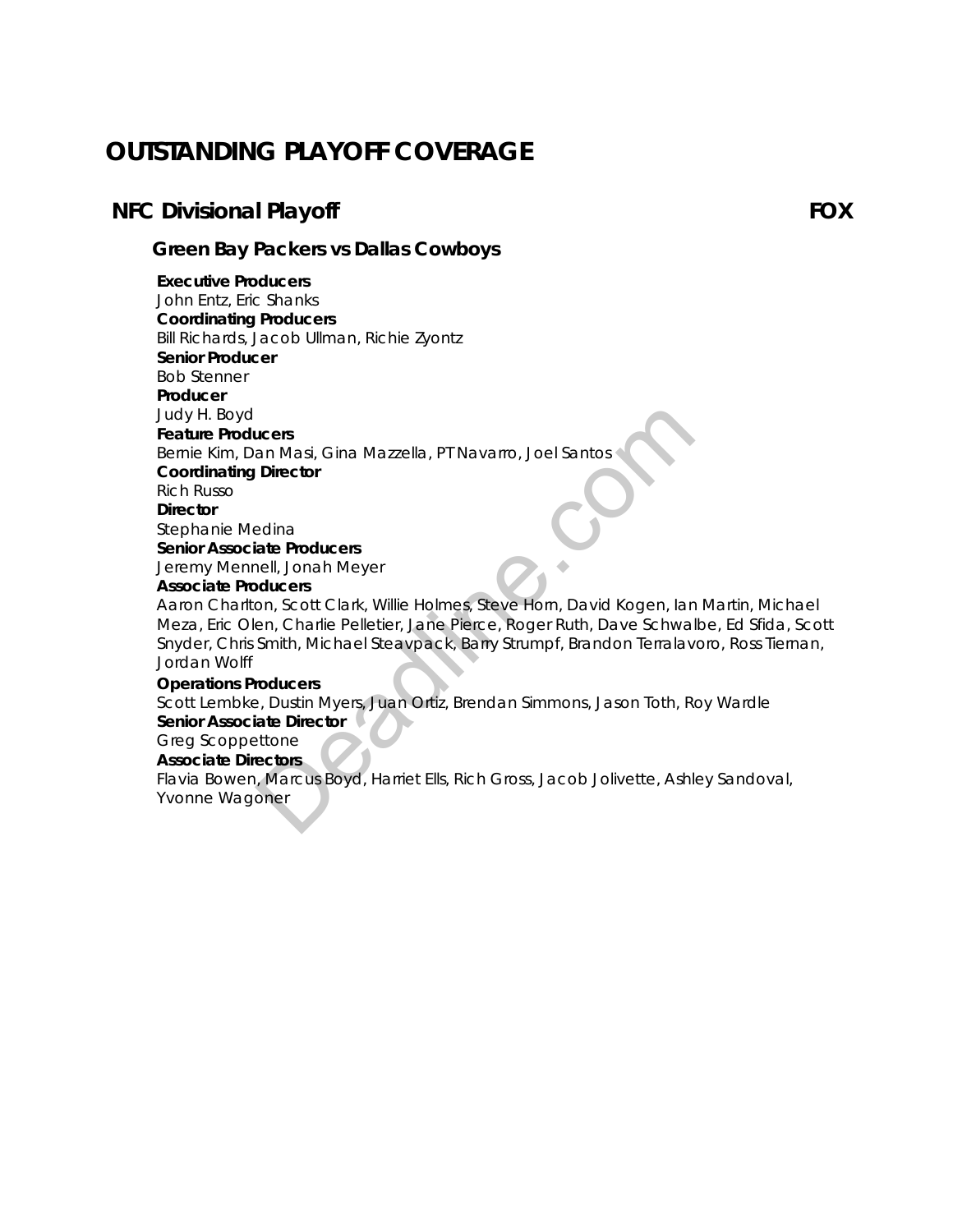# **OUTSTANDING EDITED SPORTS COVERAGE**

 *Super Bowl 50 [NFL Films]*

#### **Executive Producers**

Howard Katz, Patrick Kelleher, Ross Ketover, Jordan Levin, Brian Rolapp **Producer** Jeff Larsen **Segment Producers** Kevin Bushman, Greg Frith, Dave Neupauer, Dave Plaut, Chip Swain, Angela Torma **Associate Producer** Becky Lambert

# **AND**

# **UFC Fight Flashback FS1**

*Diaz vs. McGregor 2 [UFC]*

#### **Executive Producers**

Craig Borsari, Charlie Dixon, Ariel Emanuel, John Entz, Lawrence Epstein, Jamie Horowitz, Chris Kartzmark, Eric Shanks, Dana White, Patrick Whitesell

 **Coordinating Producer** Tony Scott **Senior Producers** Tucker Greene, Mike Hendry **Producer** Anthony Petosa  **Associate Producers** Scott Fields, Nick Gerecitano, Oscar Gonzalez AND<br>
School Charlie Dixon, Ariel Emanuel, John Entz, Lawrence Epstein,<br>
The Charlie Dixon, Ariel Emanuel, John Entz, Lawrence Epstein,<br>
Producer<br>
Producer<br>
Sesa<br>
Mick Gerectiano, Oscar Gonzalez<br>
Sick Gerectiano, Oscar Gonz

# **OUTSTANDING SHORT SPORTS DOCUMENTARY**

## **State of Play HBO**

#### *Fighting Chance [Film 45]*

**Executive Producers** Peter Berg, Rick Bernstein, Brandon Carroll, Matthew Goldberg **Supervising Producers** Gabe Spitzer, Bentley Weiner **Producers** Adam Goldberg, Dan Marks, Ryan Schiavo  **Editor** Theo Love

 **Sound FX NFL Network**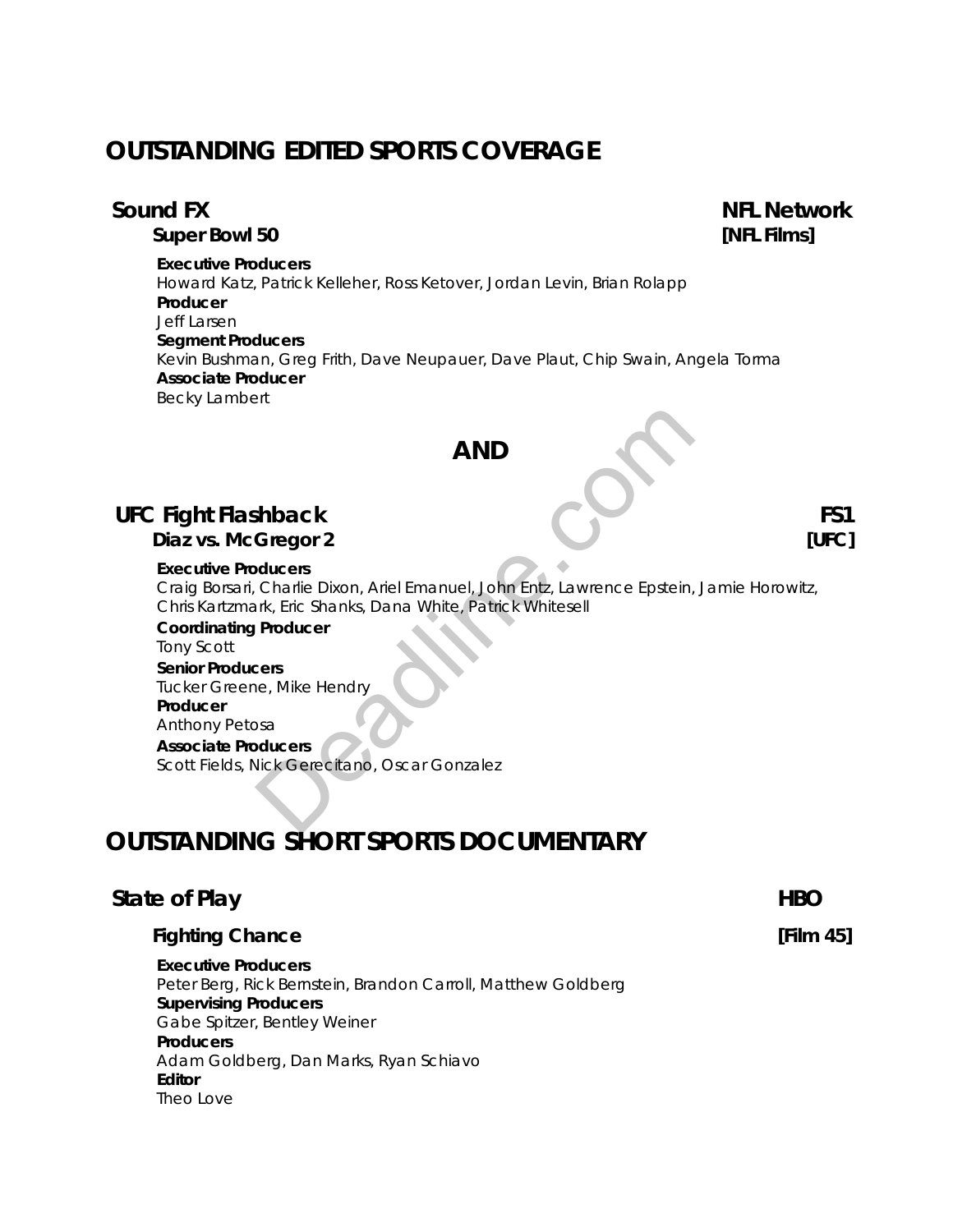# **OUTSTANDING LONG SPORTS DOCUMENTARY**

# Unchained: The Untold Story of Freestyle Motocross Netflix

*[Taublieb Films]* 

#### **Executive Producers**

Jeff Bowler, Josh Brolin, Susan Cooper, Mitch Covington, Mark Hall, Nat McCormick, Dana Nicholson, Brian O'Shea, Sam Pontrelli **Coordinating Producer** Stacy Transou **Producer/Coordinating Director** Jon Freeman **Producer/Director** Paul Taublieb **Associate Producers** Chris Ackerman, Marc Levine, Brian Meehan, Doug Parsons **Editor** Carl Cramer

# **OUTSTANDING SERIALIZED SPORTS DOCUMENTARY**

# **All Or Nothing: A Season with the Arizona Cardinals Amazon**

*[NFL Films]* 

**Executive Producers** Howard Katz, Patrick Kelleher, Ross Ketover, Jordan Levin, Conrad Riggs, Brian Rolapp **Coordinating Producer** Keith Cossrow **Senior Producers** Paul Camarata, Nick Mascolo, John Weiss **Supervising Producer** Bennett Viseltear **Producers** Greg Bocchetti, Garrett Fittizzi , Steve Menzel, Phil Michelson, Gerry Reimel, Tim Rumpff, David Stiles, Chris Weaver **Directors** Shannon Furman, Julia Harmon, Jay Jackson, Steve Trout **Associate Producers** Pamela Alexo, Carolyn Corzine, Tim Delaney, Jared Hilbert, Tracey Lentz, Kevin Lutz, Mark Morris, Hector Primero, Lindsay Webster **Associate Director** bottocher<br>
Salar Marc Levine, Brian Meehan, Doug Parsons<br> **G SERIALIZED SPORTS DOCUMENTARY**<br> **C SERIALIZED SPORTS DOCUMENTARY**<br> **C SERIALIZED SPORTS DOCUMENTARY**<br>
Partick Kelleher, Ross Ketover, Jordan Levin, Conrad Riggs<br>

Trent Cooper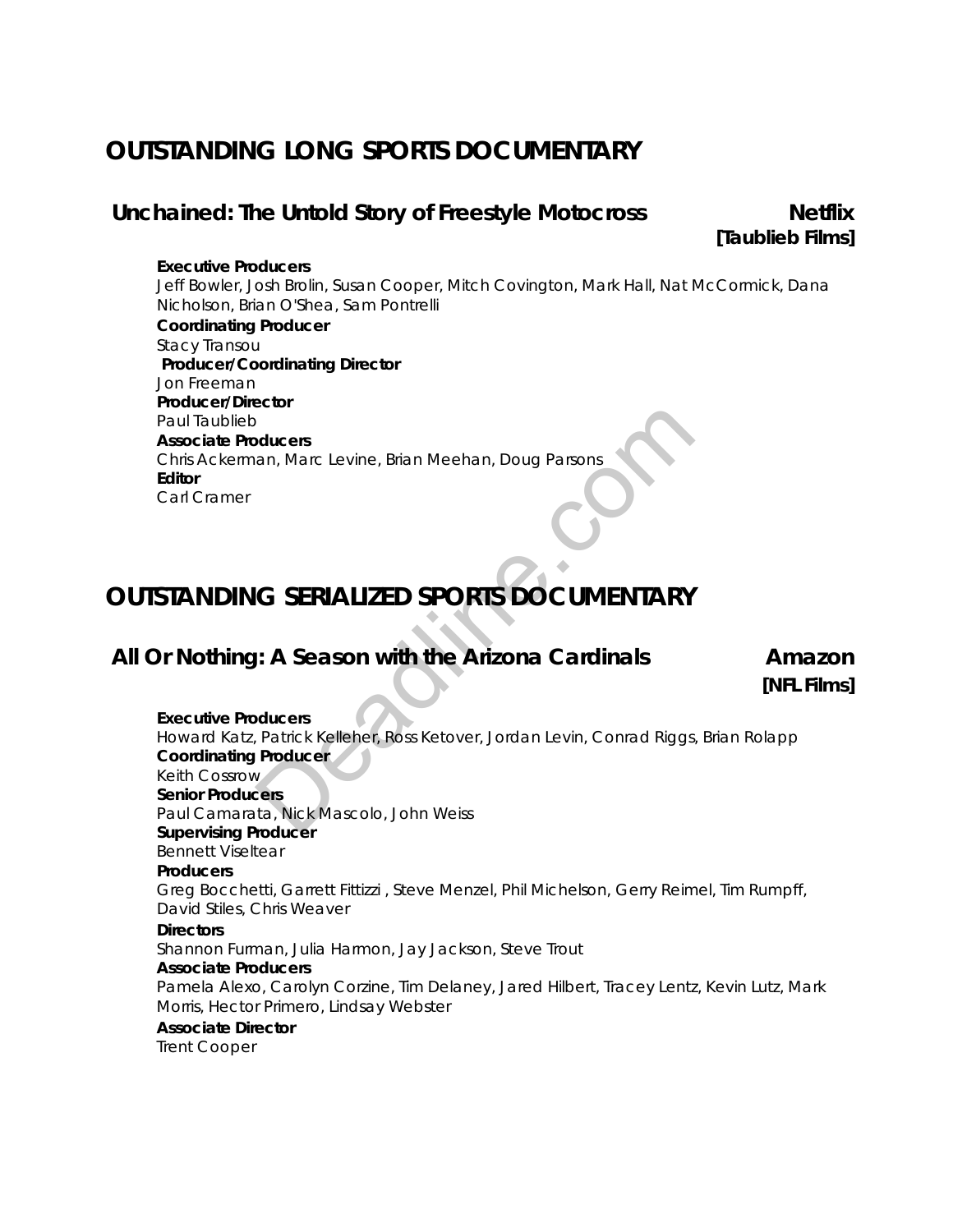# **OUTSTANDING STUDIO SHOW - WEEKLY**

# **College GameDay ESPN**

#### *Football*

#### **Executive Producers**

Bob Braunlich, Chris Calcinari, Stephanie Druley, Mark Gross, Jodi Markley, John Skipper, Norby Williamson

#### **Senior Coordinating Producers**

Lee Fitting, Victor Vitarelli

#### **Coordinating Producers**

Drew Gallagher, Lydelle King, Julie McGlone

#### **Supervising Producers**

Andy Davenport, Luther Fisher, Rand Joseph, Michael Lake, Lindsey Lloyd, Judi Weiss

#### **Producers**

Claire Atkins, John Bartmon, Jim Gaiero, Ryan McGee, Nick Sciallo, Jonathan Whyley **Feature Producers**

Chris Fallica, Jon Fish, Aaron Johnson, David Pierpont, Meghan Robinson, Sandy Rosenbush, Ben Webber, George Whitfield, Jeff York

#### **Coordinating Directors**

Scott Favalora, Lorenzo Lamadrid, Tom Lucas

#### **Directors**

Biana Peltin, Rodney Perez

#### **Associate Producers**

Joe Andreasen, Blake Anthony, Andy Armas, Emily Arrighi, Justin Avery, Adam Bauer, Josh Bender, Barbara Blake, Chris Boler, Ben Branch, Garrett Branch, Joe Canali, Christina Clancy, Lee Clark, Scott Clarke, Jay Clarke, Richard Dorner, Phil Ellsworth, Justin Endres, Joe Faraoni, Tricia Ferguson, Blake Foeman, Dede Forewood, Doug Gentile, Alex Gilbert, Adam Graef, Emma Griffin, Adam Grigley, Stephen Hall, Pat Hally, Mike Hally, Chad Hanna, Kirk Henry, Stephen Hensler, Timothy Horgan, Dirk Howard, Harper Johnson, Candace Jordan, Jason Kane, Sharon Katz, Andrew Keck, Allen Kee, W. Trent Knight, Devin Kragh, Robert Labay, Tom Landsman, Kristen Lappas, Jason Levin, Dave Lynch, Mike Martin, Matt McCormick, Brie Michaels, DJ Montroni, Jason Morris, Codey Musselman, Drew Odle, Mike Pacheco, Rob Parker, Amanda Paschal, Andrew Perez, Lauren Poe, Steven Ponder, Nick Rago, Stephen Rebout, Daniel Reifert, Tim Richard, Jason Rickel, Michael Roberts, Michael Ruhlman, Steve Ryczko, Stevie Sahutske, Kevin Sanchez, Adam Schaub, Jon Scott, Gregory Shapiro, Cameron Sheckles, Dave Smith, Josh Smith, Eddie Stachulski, Bobby Stephens, Lisa Stokes, John Stull, Malcolm Thomas, Martin Thomas, Michael Thompson, Emily Turner, Will Vantwoud, Dominick Vargas, Bill Verberkmoes, Ken Wagner, Steve Widuch, Aiden Williams, Mark Williamson, Gene Wilson, Dawn Wind, Grant Wisuri, Jackson Wright, Raquel Yocum boaters<br>
John Bartmon, Jim Gaiero, Ryan McGee, Nick Sciallo, Jona<br>
John Bartmon, Jim Gaiero, Ryan McGee, Nick Sciallo, Jona<br>
John Bartmon, Jim Gaiero, Ryan McGee, Nick Sciallo, Jona<br>
George Whitfield, Jeff York<br>
Directors<br>

#### **Associate Directors**

Dave Fortin, Waverly Smith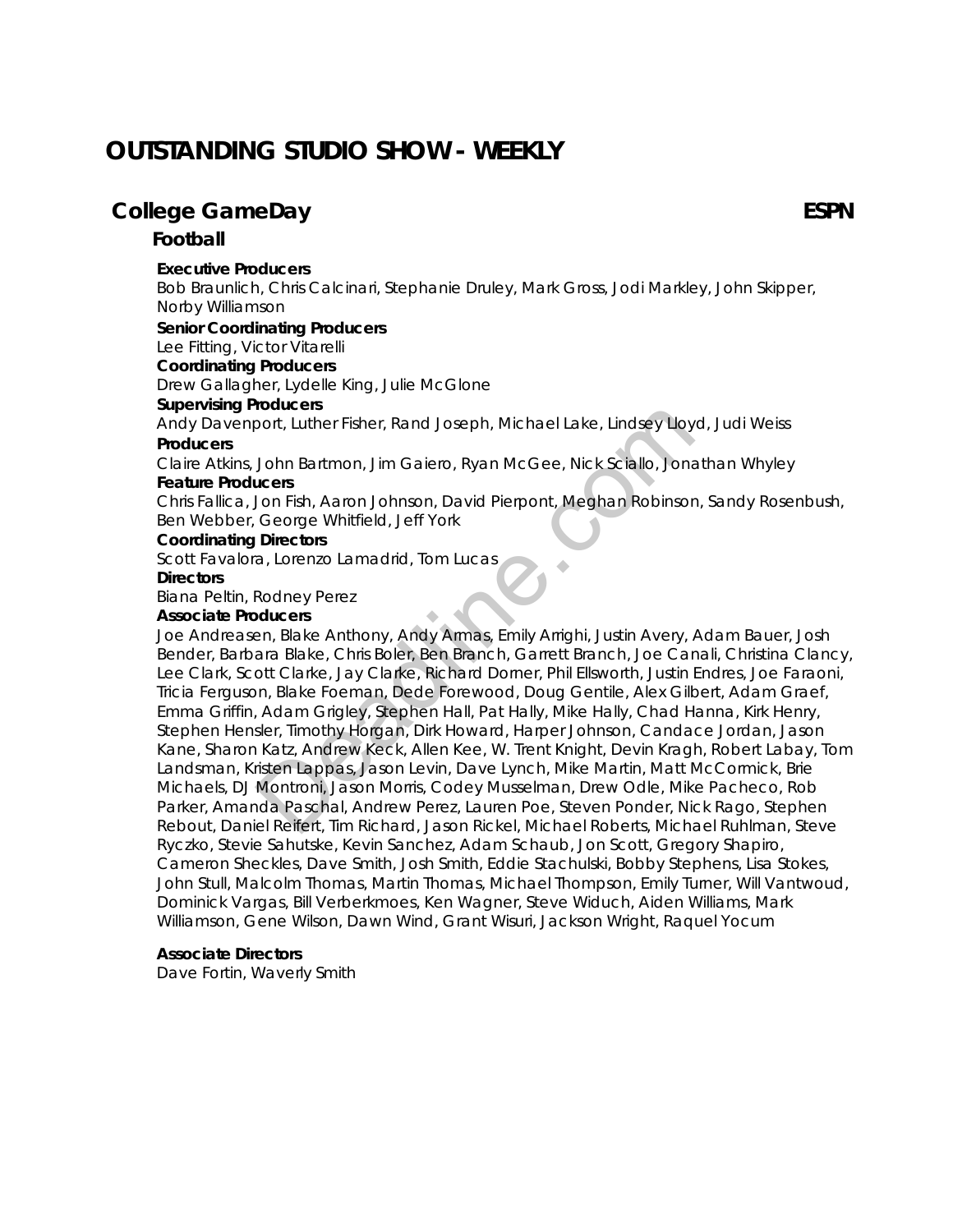# **OUTSTANDING STUDIO SHOW - DAILY**

# **Pardon The Interruption ESPN**

*[Rydholm Projects]*

**Executive Producer** Erik Rydholm **Managing Editors** Tony Kornheiser, Michael Wilbon **Coordinating Producer** Matthew Kelliher **Producers** Daniel Lyght, Matthew Ouano **Videotape Producer** Chris Gavin **Segment Producer** Matthew Nation **Coordinating Director** Mike Foss **Director** Tom Howard **Associate Producers** Tierney Corrigan, Julia Maldonado, Megan McHale, Lorenzo Rodriguez **Associate Director** Bonnie Berko oducer<br>
ducer<br>
Director<br>
pan, Julia Maldonado, Megan MeHale, Lorenzo Rodriguez<br>
ector<br>
Company (Lorenzo Rodriguez<br>
Company (Lorenzo Rodriguez<br>
Company (Lorenzo Rodriguez<br>
Company (Lorenzo Rodriguez<br>
Company (Lorenzo Rodrig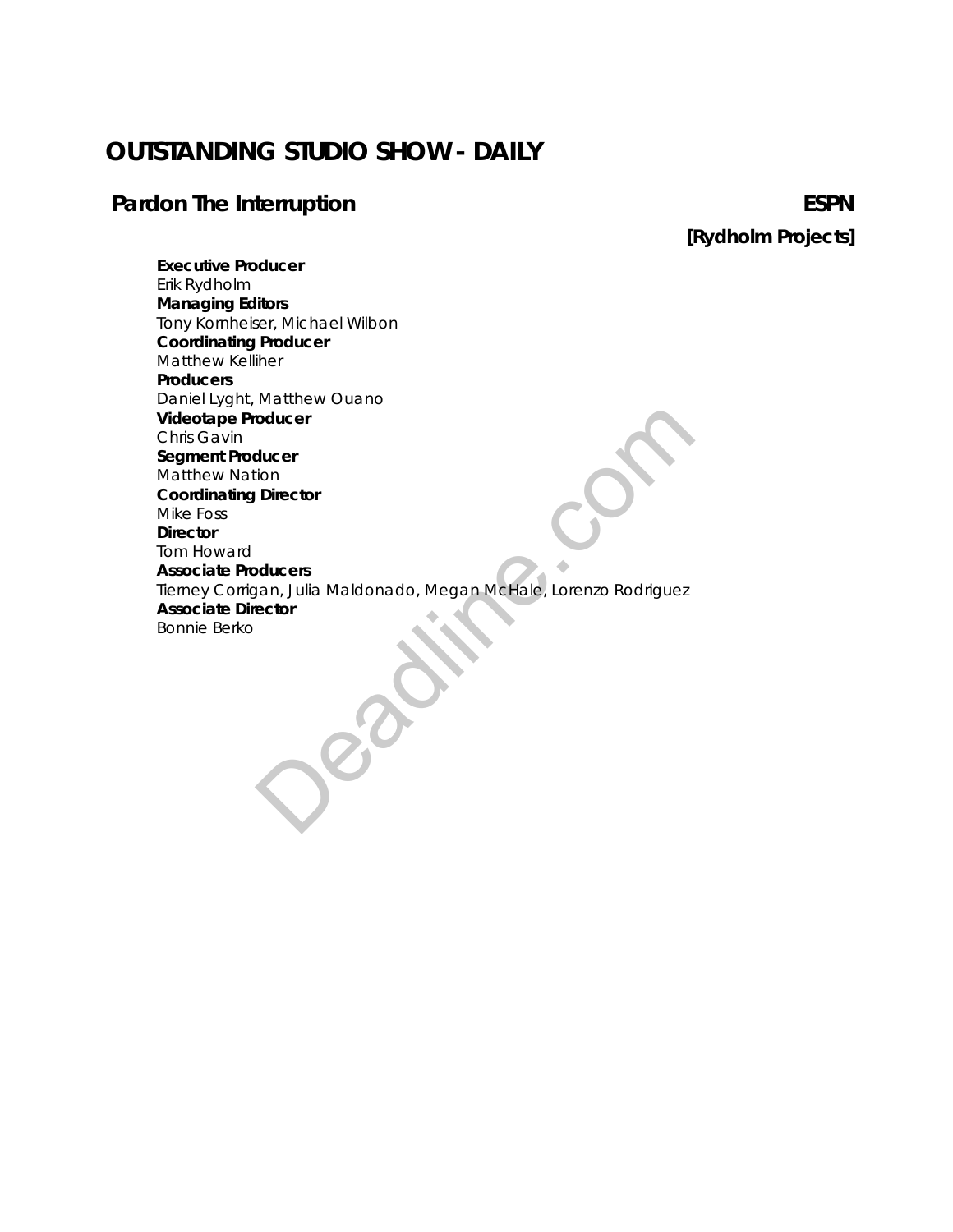# **OUTSTANDING STUDIO SHOW – LIMITED RUN**

# **MLB on FOX FOX/FS1/FOXSports.com**

#### *The Postseason*

**Executive Producers** Kent Camera, John Entz, Jamie Horowitz, Eric Shanks **Senior Coordinating Producer** Bardia Shah-Rais  **Coordinating Producer** Judy H. Boyd **Senior Producer** Jon Kaplan, Pete Macheska **Producers** Royce Dickerson, Carol Langley, PT Navarro, Scott Riddell, Aaron Stojkov **Feature Producers** Erin Hoskins, Etienne Materre, Rick Thomas **Segment Producer** Jason Goldenberg **Coordinating Director** Geordie Wimmer **Directors** David Faller, John Moore **Senior Associate Producers** Amada Chavez, Chris Contreras, Tom Fitzpatrick, Stephen Monte, Tamer Tartir **Associate Producers** Jason Dovitz, Jake Fuller, Abby Lieberman, Stephanie Lopez, Mark Mason, Anthony Masterson, Ty Mikan, Sarah Mikkelson, Tyler Mustin, Steve Owens, Daisy Reynoso, Ryan Sheehy, Tyler Wong **Operations Producers** rete Machieska<br>
Son, Carol Langley, PT Navarro, Scott Riddell, Aaron Stojkov<br>
Locers<br>
Iducer<br>
Inberg<br>
Director<br>
mer<br>
John Moore<br>
Late Producers<br>
Mexic, Chris Contreras, Tom Fitzpatrick, Stephen Monte, Tame<br>
Jake Fuller, Ab

Scott Lembke, Dustin Myers, Jennifer Nielsen, Juan Ortiz, Brendan Simmons, Chris Stolte, Jason Toth

#### **Associate Director**

Mark Maxham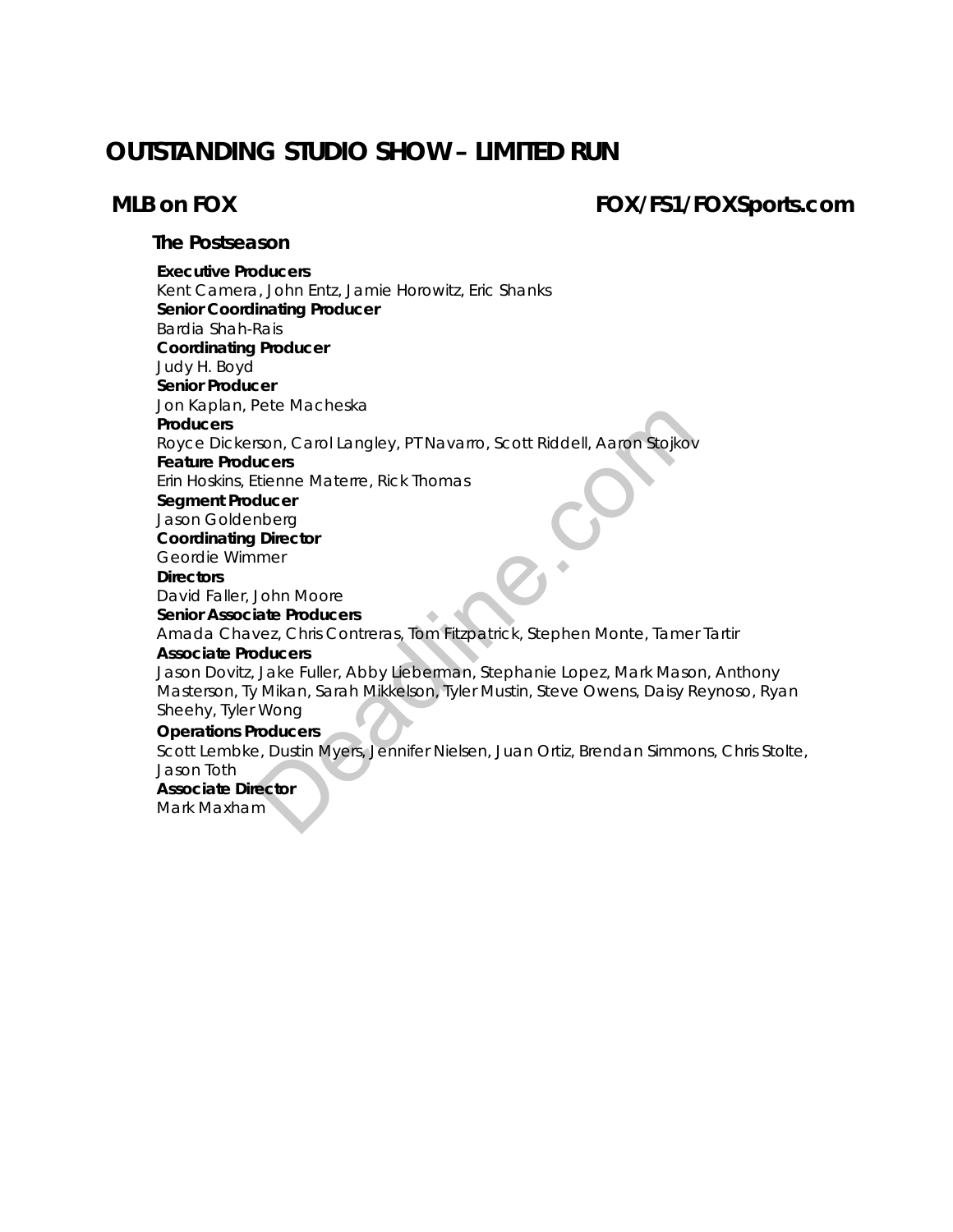# **OUTSTANDING SPORTS NEWS ANTHOLOGY**

# **Real Sports with Bryant Gumbel <b>Figure 2018 HBO**

**Executive Producer** Rick Bernstein  **Senior Producer** Joe Perskie **Senior Coordinating Producer** Nick Dolin **Coordinating Producer**  Tim Walker **Directors** Ric Becker **Supervising Producer** Kirby Bradley **Producers** Lisa Bennett, Maggie Burbank, Chapman Downes, Josh Fine, Jordan Kronick, David Scott **Associate Producers** Stuart Ash, Evan Burgos, Max Gershberg, Nisreen Habbal, Naimah Jabali-Nash, Daniel Litke, Katie Melone, Beret Remak, Jake Rosenwasser  **Associate Director** Thomas Huffine Maggie Burbank, Chapman Downes, Josh Fine, Jordan Kronducers<br>
Maggie Burbank, Chapman Downes, Josh Fine, Jordan Kronducers<br>
Present Remak, Jake Rosenwasser<br>
For Coducer<br>
The Same Remak, Journal School<br>
Controller<br>
Compare

 **Operations Producer** Mindy MacInnes

# **OUTSTANDING SPORTS JOURNALISM**

# **Real Sports with Bryant Gumbel <b>HBO**

*The Lords of the Rings: An Investigation Into the IOC*

**Executive Producer** Rick Bernstein **Senior Producer** Joe Perskie **Producers** Nick Dolin, Josh Fine, Tim Walker **Associate Producers** Stuart Ash, Evan Burgos, Brian Derr, Tres Driscoll, Daniel Litke, Mike Long, Mindy MacInnes Jeremy Phillips, Beret Remak, Jake Rosenwasser, Jason Schmidt **Correspondents**

Jon Frankel, Bernard Goldberg, Bryant Gumbel, David Scott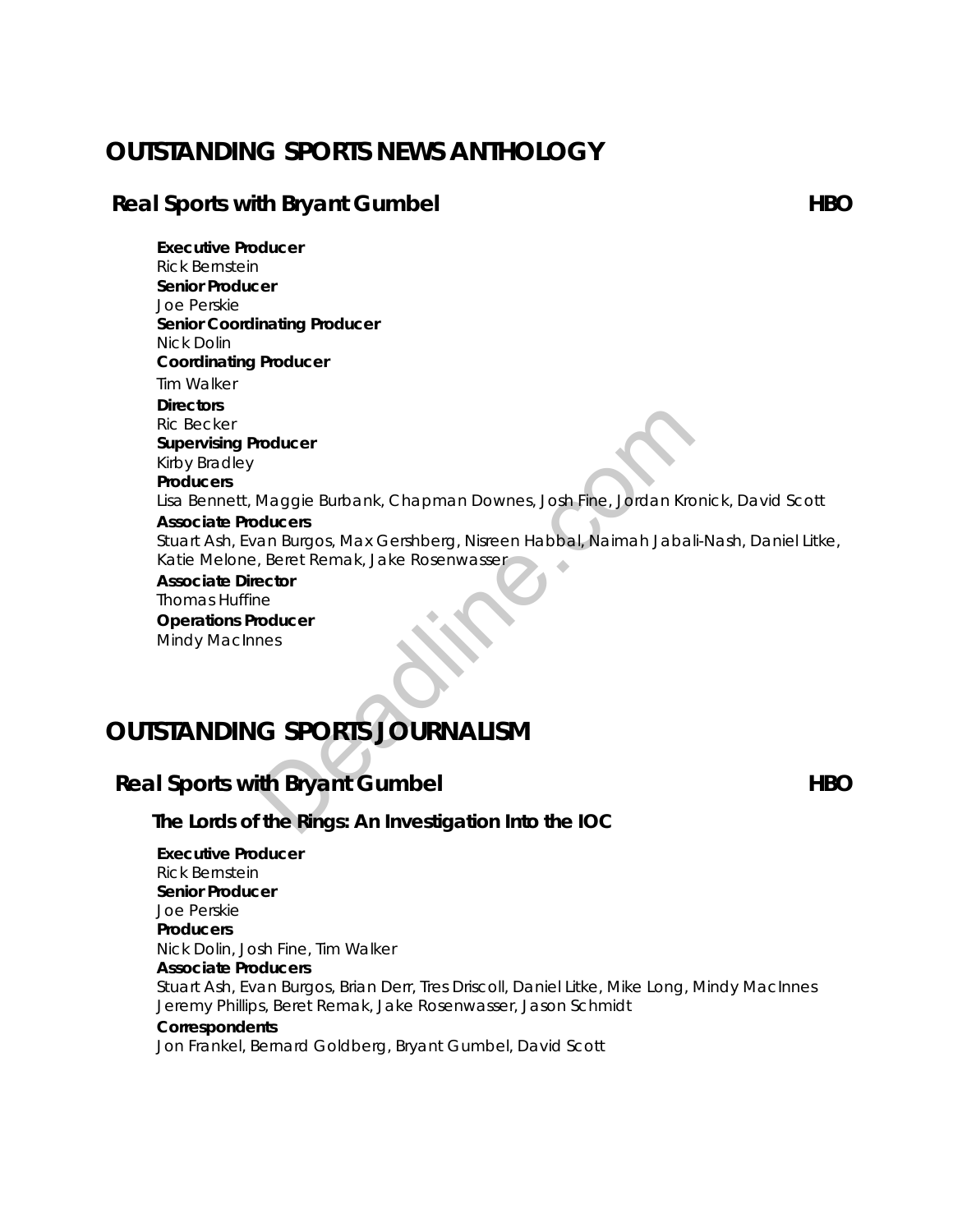# **OUTSTANDING SHORT FEATURE**

*Don't Cry For Me - The Ryan Korengel Story* 

**Executive Producer** Molly Solomon **Coordinating Producer** Kory Kozak **Producer** Todd Kapostasy **Associate Producer** Maurice Hyett

# **OUTSTANDING LONG FEATURE**

*Life as Matt* 

**Executive Producers** Craig T. Lazarus, Andy Tennant **Coordinating Producers** Michael Baltierra, Ben Houser **Supervising Producers** Vin Cannamela, Mike Johns, Heather Lombardo **Feature Producer** Mike Farrell **Associate Producers** Tommy Bartlett, Toby Hershkowitz, Matt Wachsman **Reporter** Lisa Salters **Editors** Matt McCormick, Tim Spero ICT CONCREATURE<br>
Divideous<br>
Mus. Andy Tennant<br>
Producers<br>
Final Readles<br>
Final Readles<br>
IP Contains and House<br>
IP Container Lombardo<br>
Licer<br>
Divideous<br>
Studies<br>
Studies<br>
Studies<br>
Studies<br>
Studies<br>
Studies<br>
Studies<br>
Studies

# **OUTSTANDING OPEN/TEASE**

# FOX NFL Sunday: Super Bowl LI **FOX/FS1**

#### *The Greatest*

**Executive Producers** John Entz, Michael Hughes, Greg Lake, Bill Richards, Eric Shanks **Producer** Matthew Schlef **Director** Todd Kapostasy **Associate Producers** Jonathan Belinski, Mitch McIntire, Jim Mitchell

 **E: 60 ESPN2**

## **Colf Central Contral Colf Channel**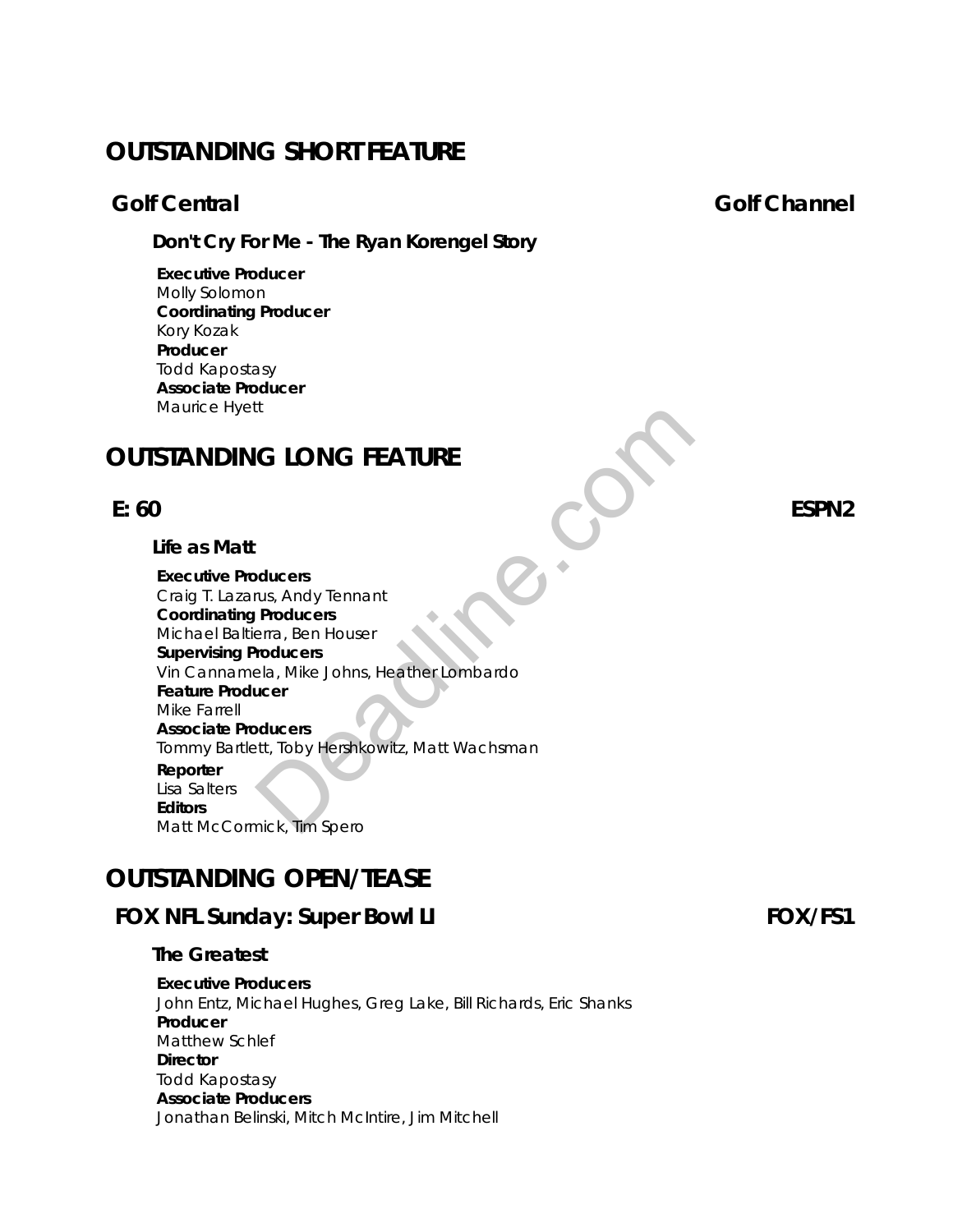# **OUTSTANDING TRANS-MEDIA SPORTS COVERAGE**

## **Games of the XXXI Olympiad MBCOlympics.com**

#### **Executive Producers**

Jim Bell, Rick Cordella, Gary Zenkel

#### **Coordinating Producers**

Eric Black, Rebecca Chatman, Dave Gabel, Joe Gesue, John Henry, Darryl Jefferson, Mark Levy, David Mazza

#### **Senior Producers**

Wally Bruckner, Rob Dustin, Troy Ewanchyna, David Faulknor, Brian Gilmore, Lee Ann Gschwind, Chris Hall, Eric Hamilton, Stephen Hildebrand, Jack Jackson, Anthony Kazmierczak, Scott Lozea, Laurence Master, Shannon McKenzie, Mike Miller, Kevin Monaghan, Karen Nicol, Kaare Numme, Lana Sherman, Lyndsay Signor, Jennie Thompson, Gregory P. Walters, Jr., David Wilburn, Rich Zuckerman

#### **Supervising Producers**

Justin Byczek, Peter Diamond, Marsha Edscorn-Bird, John Fritsche, Brett Goodman, Craig Lau, John Miller, Jenny Storms

#### **Producers**

Alan Abrahamson, Vincent Accardi, Jon Ackerman, Chip Adams, Terry Adams, Alexa Ainsworth, Matthew Allen, Paul Aspan, David Barton, Jeremy Bloom, Marc Buono, Kevin Burns, Tim Canary, Nate Clark, Michael Cloonan, Liz Collins, Daniel Cuthbert, Tom Davidson, Liz Eng, Lauren Fein, Jack Felling, Ralph Filardo, Dan Fleschner, Gary Gelb, Lena Glaser, Matt Grassie, Matt Green, Meredith Greenstein, Clarence Hau, Karen Hope-Murray, Dominic Insogna, Sunil Joshi, David Klatt, Matt Kramer, Brian Longenecker, Christene Martin, Corey Michaels, Jim Miles, Tonia Miller, Jason Miller, Katherine Misko, Glenn Morris, Will Moss, David Mueller, Sara Newens, Elyse Noonan, Dan Palla, Phil Parrish, Suzie Paxton, Bruno Pellegrini, Josette Persson, David Picker, Judith Plavnick, Joe Posnanski, Clifton Pugh, Charnelle Quallis, Rick Racela, Mike Rogers, David Salerno, Lori Sandrock, Michael Schanzer, John Schleef, John Sikorjak, Ryan Soucy, Sydney Thayer, Matt Thelen, Jim Thompson, Michael Uguccioni, Ron Vaccaro, Brett Vandermark, Andre Vawdrey, Hector Venegas, Katie Walsh, Ed Williams III, Nick Zaccardi Scott Evere, tamente wiseler, sinanion invictenties, which<br>Karen Nicol, Kaare Numme, Lana Sherman, Lyndsay Signor,<br>'alters, Jr., David Wilburn, Rich Zuckerman<br>Poducers<br>Peter Diamond, Marsha Edscorn-Bird, John Fritsche, Bre

#### **Directors**

Kristen Coleman, Dominic Ridgard, Eric Singer, Mike Torello

#### **Associate Producers**

Monica Allen, Kal Almandalawi, Tony Andracki, Christopher Annese, Emily Antworth, Jeffrey Arvoy, Greg Aull, Eric Avila, Andy Ayars, Alexandra Azzi, Lorna Balfour, William Baptist, Lauren Bauman, Ryan Becker, Nolan Berkowitz, Kamal Bhangle, Kyrsten Bittner, Elizabeth Bohnsack, Adam Bomberger, Nicolien Bongaerts, Ray Boucher, Camille Bova, Matt Bowker, Marissa Boyajian, Dan Brennan, Kim Brown, Megan Buchan, Brittany Burke, Aaron Burrell, Will Cahan, Kevin Callahan, Sarah Cameron, Kenneth Carter, Nick Casanova, Matthew Casasanta, Jean Casimir, Lisa Chisholm, Christina Choriatis, Angel Clardy, Alexis Coble, Philip Cohn, Dan Collins, Chris Connolly, Matthew Cooper, Cara Cooper, Sarah Crum, Tim Cycon, Jeffrey Daley, Aidan Daniels, Scott Dargis, Conor Davidson, Brian Del Balzo, Samantha Dewig, Mike Dietze, Jeffrey Dirdack, Adam Discko, Tom Dougherty, James Dowd, Amanda Doyle, Paul Drinkwater, Sarah Ehrlich, Edward Emerson, Caroline Engle, Angela Evans, Matt Farina, Alisa Farley, Julia Fincher, Bailey Fink, Maureen Finn, Kyle Fitzgerald, Shannon Fitzmaurice, Nicholas Fox, Conor Fucci, Eric Fung, Stephan Gale, Kenny Gats, David Gebhardt, Stacey Georgiou, Ian Getz, Ryan Gilmore, Oliver Glave Raggio, Rich Goldberg, Jordan Goldstein, Janelle Gonzalez, Christopher Gordon, Brett Grabert, Jeffrey Graubart, Corey Griffin, Stephen Gumbrecht, Dante Gutierrez Huttel, Brittany Hardy, Laura Harrington, Jason Harris, Bill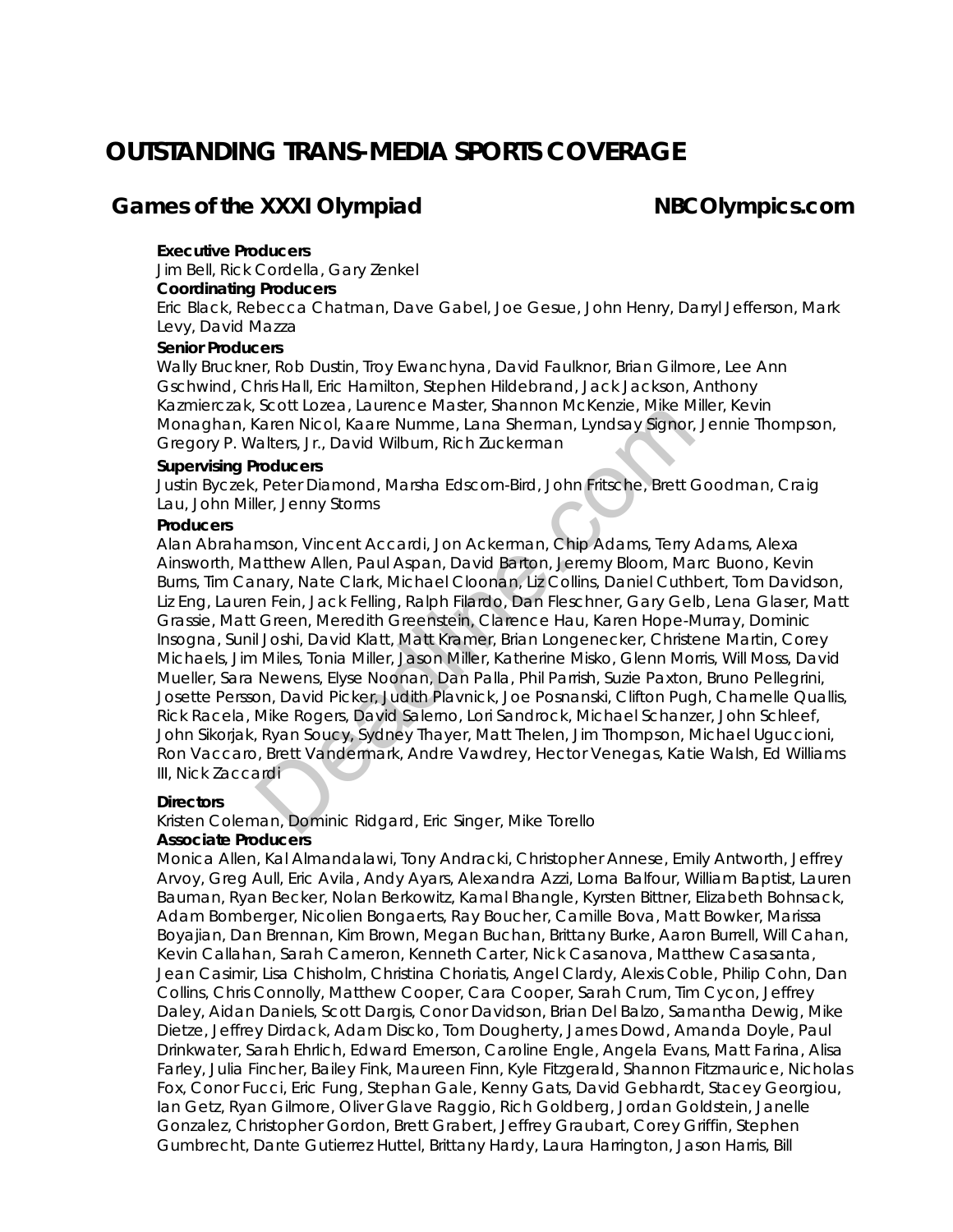# **OUTSTANDING TRANS-MEDIA SPORTS COVERAGE** (continued)

# **Games of the XXXI Olympiad** (continued) **NBCOlympics.com**

Herbstman, Laura Hertzfeld, Austin Hinton, Deanna Hong, Lauren Hopkins, Brendan Hourihan, Steven Howard, Alison Howe, John Howe, Chris Howland, Jonathan Hudson, Ryan Irwin, Lilli Janney, Ryan Jensen, Marques Johnson, Raphielle Johnson, Juan Jones II, Britt Kahn, Rene Karfias Dmuchowski, Jeremy Kashan, Daniel Kelly, Slaine Kelly, Tim Kenny, Bill Klages, Jenny Knepper, Celia Kohl, Andrew Kristy, Justin Kwan, Brenda La Fuente, Alex Labidou, Brandon Lasner, Netta-Lee Lax, Kelley Leen, Mike Leininger, Bill Leopold, Terri Leopold, Ryan Levesque, Dan Levinsohn, Kimberly Lewis, Austin Lewis, Bob Liu, Lu Liu, Tyra Lockhart, Cesar Lopez, Kat Lotrecchiano, Yestro Luciano, Rachel Lutz, Heidi Lynn, Edward Ma, Stephanie Mack, Martha Mae Tucker, Connor Mannion, Marisa Marcellino, Matt Maresco, Jake Markowitz, Bryan Marquez Portillo, Silvio Marulanda, Emilie Mateu, Cassandra McClain, Kiara McIver, Rob McKnight, Jeffrey McMahon, Nick Mendola, Nick Menta, Alex Metzman, Matt Micali, Rory Mills, Travis Milton, Kieran Mitchell, Daniel Mogg, Andrew Mollica, Emily Moomey, Valentine Moossa, Oscar Moran, Autumn Morowitz, Kathy Mosolino, Joseph Murphy, Wyatt Nantz, Steve Nelson, Anna Rae Newland, Megan O'Brien, Marissa O'Connor, Whitney O'Steen, Thomas Overton, Joseph Palagonia, John Paschall, Annabelle Paul, Jessica Pena, Lindsay Pepino, Kate Piper, Marvin Pittman, Tom Popple, Vincent Price, Jr., Danny Quin, Tess Quinlan, Aaron Radin, Max Rahamin, Julia Raue, Kervan Rikh, Jordin Rocchi, Dan Rocco, Oli Rosenbladt, Vicky Rosenborg, Seth Rubinroit, Brittany Rubinstein, Mark Ruzomberka, Kiran Sachdeva, Damien Sanchez, Jaime Sasso, Michael Scacco, Eric Scatamacchia, Madison Schaefer, Connor Schaney, Lindsay Schanzer, Jeffrey Schmidt, Brett Schroeder, Mark Schulterbrandt, Chris Schwarz, Joseph Schwerdt, Robert Scott, Amanda Sebring, Alex Semidey, Joe Serrano, Kate Sherry, Cathy Shin, Nicole Siegel, Adam Simon, Praveeta Singh, Kelly Slevin, Bridget Sloan, Keenan Slusher, Duane Smart, Shawn Smith, Patrick Smith, Jenna Smoot, Ellis Stanley, Nate Stuhlbarg, Jared Sumner, Hayley Tafuro, Ben Teitelbaum, Nico Thornberg, Jenna Tirico, Audrey Todd, Samuel Tydings, David Underweiser, Kaitlin Urka, Hilary Valenzuela, Joao Valle, Rich Vanderscoff, Kailin Vandevelde, Michael Viner, Paul Vuto, Samantha Wade, Tyrell Walden-Martin, Carrie Waltemeyer, Kate Walter, Mark Warholak, Jim Waterbury, Eric Weeks, Gideon Welles, Paige Westin, Mike Wilkinson, Alaina Williams, Chris Wilson, Dora Witherspoon, Lauren Wong, Ellie Wright, Joe Wukovits, Ryan Yeager, Matt Ziance Connor Mannion, Marisa Marcellino, Matt Maresco, Jake Millo, Silvio Marulanda, Emilie Mateu, Cassandra McClain, Kiffrey McMahon, Nick Mendola, Nick Mendola, Nick Mendola, Nick Mendola, Nick Mendola, Nick Mendola, Dick Mend

#### **Associate Directors**

Kerry Jackson, Mick Lewis, Emily Sack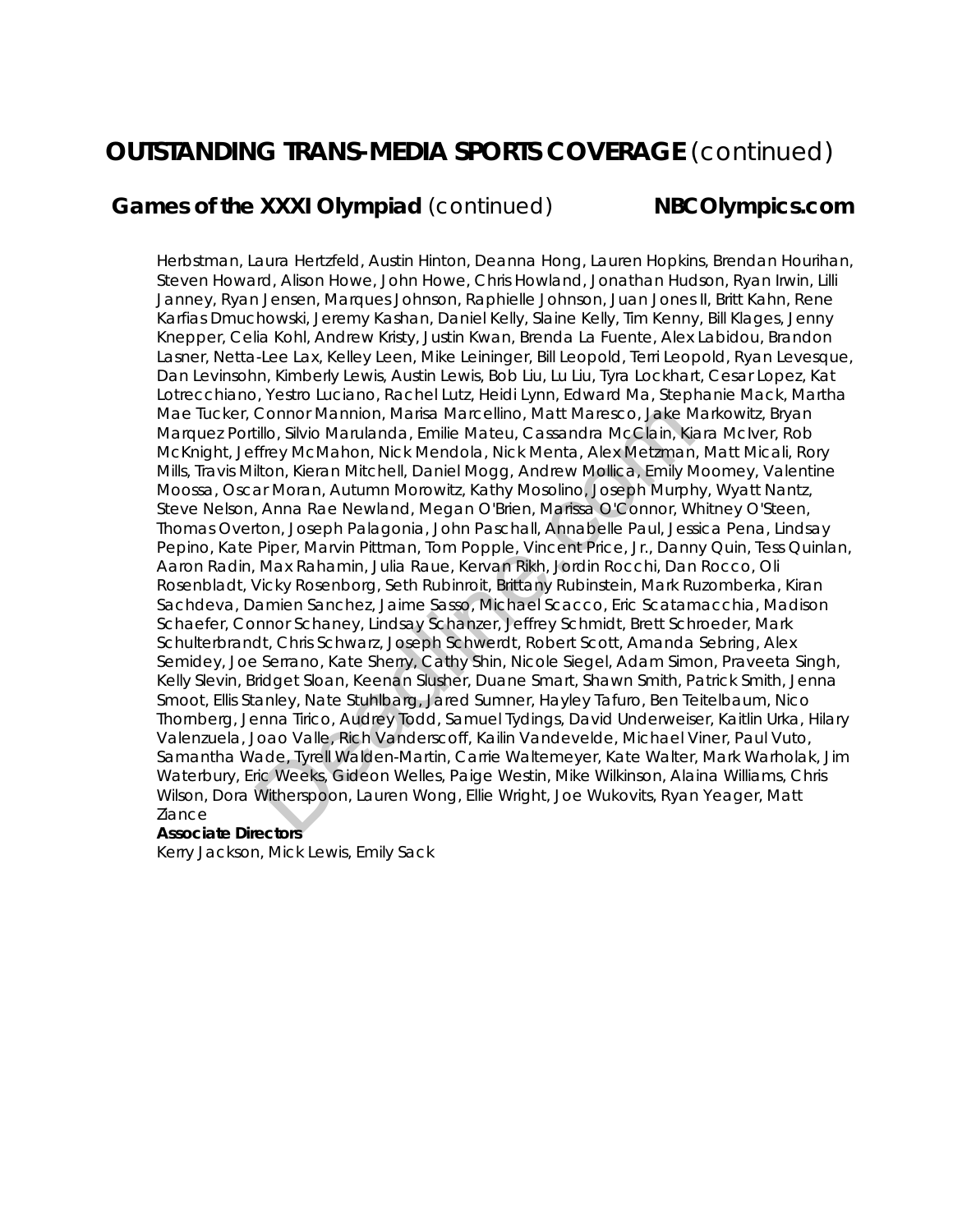# **OUTSTANDING DIGITAL INNOVATION**

## Follow My Lead: The Story of the 2016 NBA Finals **COLICE COLICE COLICE COLICE COLICE**

## *[m ss ng p eces/NBA Entertainment]*

**Executive Producers** Dion Cocoros, Edward Grann, Paul Hirschheimer, Ari Kuschnir, Brian Latt, Jeff Marilio, Kate Oppenheim, Eugene Wei  **Coordinating Producer** Nick Eisenberg  **Senior Producers** Adam Fedorko, Marc Hirschheimer, Adam Mory, David Thomas **Producers** Ari Hakim, Guerlain Paul, T.J. Won **Directors** Gabe Spitzer, Ray Tintori  **Associate Producers** Aaron Cohen, Nelson Dellamaggiore, Michael Gottwald, Dan Janvey, Josh Penn, Noah Stahl Ray Tintori<br>
Ray Tintori<br>
N, Nelson Dellamaggiore, Michael Gottwald, Dan Janvey, J<br> **G SOCIAL TV EXPERIENCE**<br>
Pras: The Daytona 500<br>
Mas<br>
Mas<br>
Mas<br>
Mas<br>
Producer<br>
Producer<br>
Producer<br>
Res<br>
Alke Thompson<br>
Toducer<br>
The Dayton

# **OUTSTANDING SOCIAL TV EXPERIENCE**

# **100,000 Cameras: The Daytona 500 FS1**

*[NASCAR Productions]*

#### **Executive ProducerS**

Steve Craddock, Charlie Dixon, John Entz, Tally Hair, Steven Herbst, Jamie Horowitz, Eric Shanks, Steven Stum, Bill Wanger

**Coordinating Producer** Julia Utke

**Senior Producers** Terrell Riley, Mike Thompson **Supervising Producer**

#### Brad Lockhart **Feature Producers**

Matt Dunkin, Jeff Schafer, Allison Smith

 **Producer**

Sol Horner

**Coordinating Directors** Harry Cogan, Jeff Lotierzo **Director**

Jeffrey Cvitkovic

**Associate Producers** 

 Jason Allison, Ben Baker, Jeff Barnhill, Kaleb Combs, Zack Cook, Lauren Downey, David Harrison, Michael Heid, Jon Housholder, Craig Johnson, Ben Potts, Brett Ramker, Benjamin Reed, Stacey Thompson, Melissa Verille

#### **Senior Associate Directors**

Will Ihle, Jeremy Wallace

#### **Associate Directors**

David Bragg, Scott Dowless, Jeremy Wallace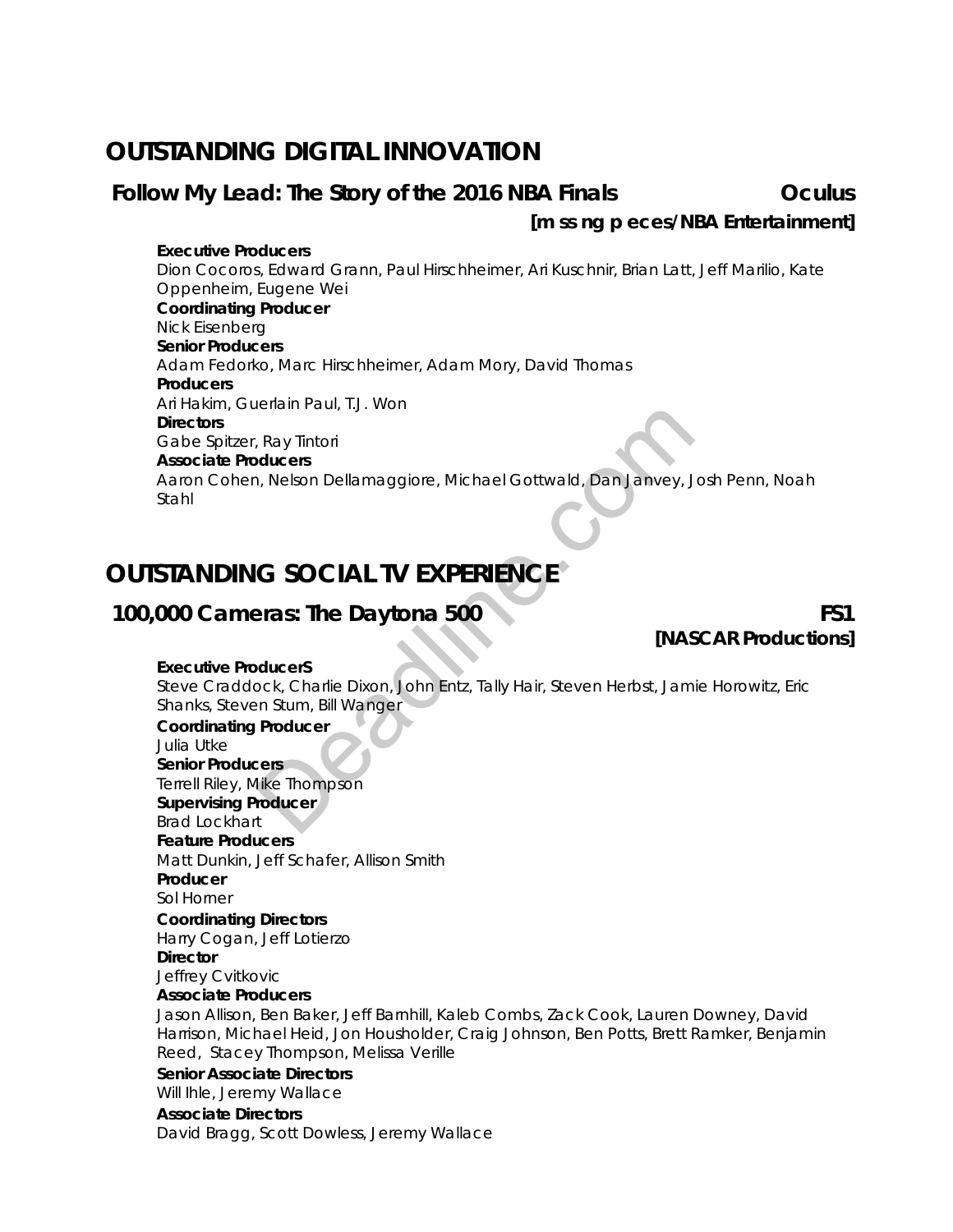# **OUTSTANDING SPORTS PERSONALITY - STUDIO HOST**

**Bob Costas MLB Network/NBC/NBCSN**

# **OUTSTANDING SPORTS PERSONALITY - PLAY-BY-PLAY**

**Doc Emrick NBC/NBCSN** 

# **OUTSTANDING SPORTS PERSONALITY - STUDIO ANALYST**

**Charles Barkley Charles Barkley CBS/tbs/TNT/truTV** 

# **OUTSTANDING SPORTS PERSONALITY - SPORTS EVENT ANALYST**

**Bill Raftery CBS/FS1/tbs/TNT/truTV** 

# **OUTSTANDING SPORTS PERSONALITY - SPORTS REPORTER** G SPORTS PERSONALITY - STUDIO ANA

**Craig Sager CRS/tbs/TNT/truTV** 

# **OUTSTANDING TECHNICAL TEAM REMOTE**

**Games of the XXXI Olympiad NBC**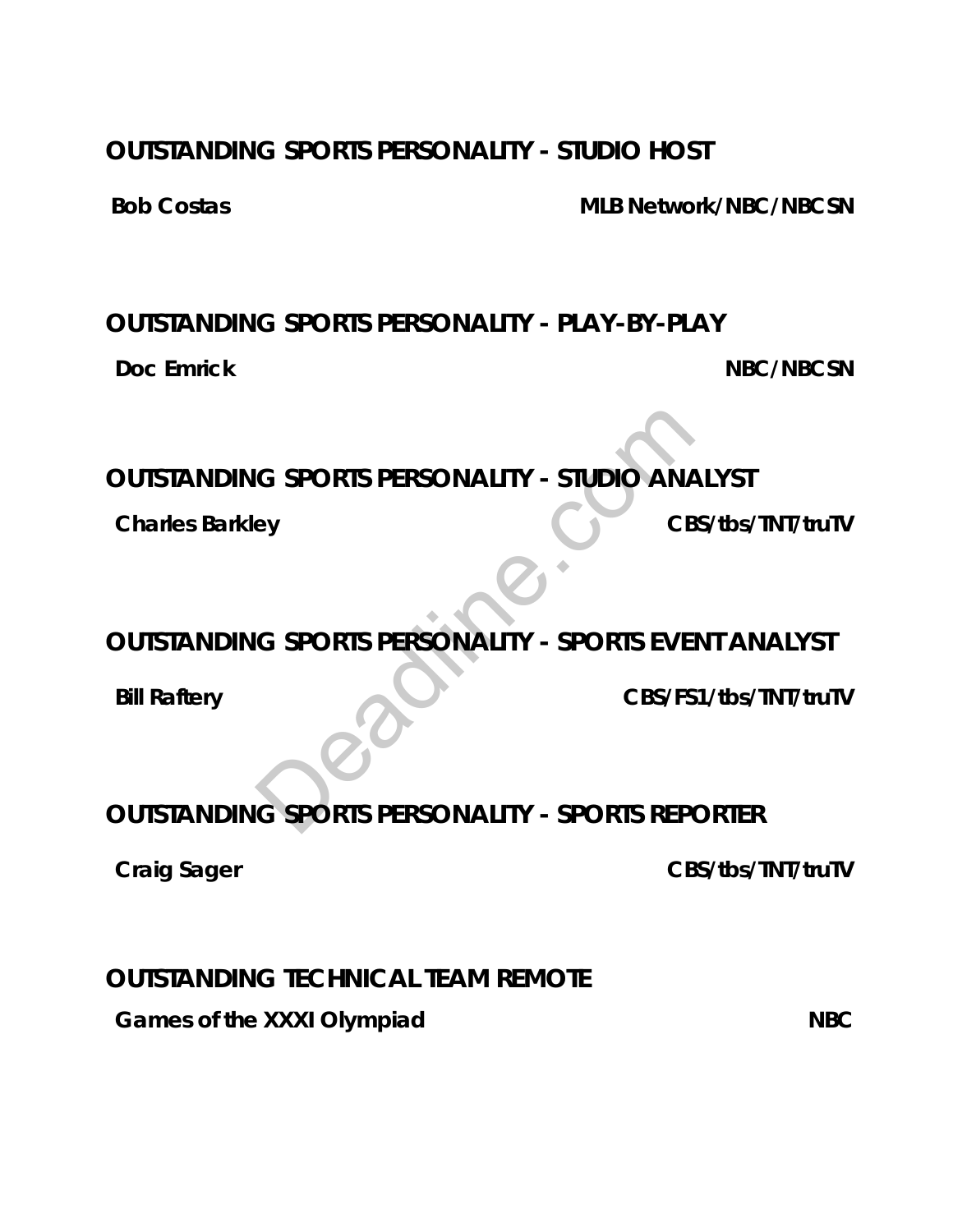# **OUTSTANDING TECHNICAL TEAM STUDIO**

# **OUTSTANDING CAMERA WORK**

# **Hard Knocks** HBO

## *Training Camp with the Los Angeles Rams [NFL Films]*

**Directors of Photography** Al Francesco, Hank McElwee

#### **Cinematographers**

Brent Buntyn, Dean Camara, Gareth Paul Cox, Hannah Epstein, Tony Erickson, Rob Giglio, Phil Gushue, Ben Johnson, Ferdi le Grange, Dave Malek, Donald Marx, Drew Matyas, DJ McConduit, Chris Mercury, Howard Neef, Chris Pepperman, Steve Richer, Allen Sandrow, Kaline Schounce, Steve Silver, Kevin Simkins, Nick Straus mp with the Los Angeles Rams<br>
hotography<br>
, Hank McElwee<br>
phers<br>
Dean Camara, Gareth Paul Cox, Hannah Epstein, Tony Eric<br>
Ben Johnson, Ferdi le Grange, Dave Malek, Donald Marx, D<br>
Chris Mercury, Howard Neef, Chris Pepperma

# **AND**

**Directors of Photography** Mike Brown, Zac Ramras, Nick Waggoner **Camerapersons** Jason Mannings, Ian McGrew

**ImageQuest CONSIDERED AT A RESPONSE** *DECISION* **<b>Outside Television** *[Sweetgrass productions]*

# **OUTSTANDING SHORT FORM EDITING**

## **Thursday Night Football Presents... CBS/NFL Network**

**Editors** Anthony J. Cortese, Alan Medic

**MLB Tonight MLB Network**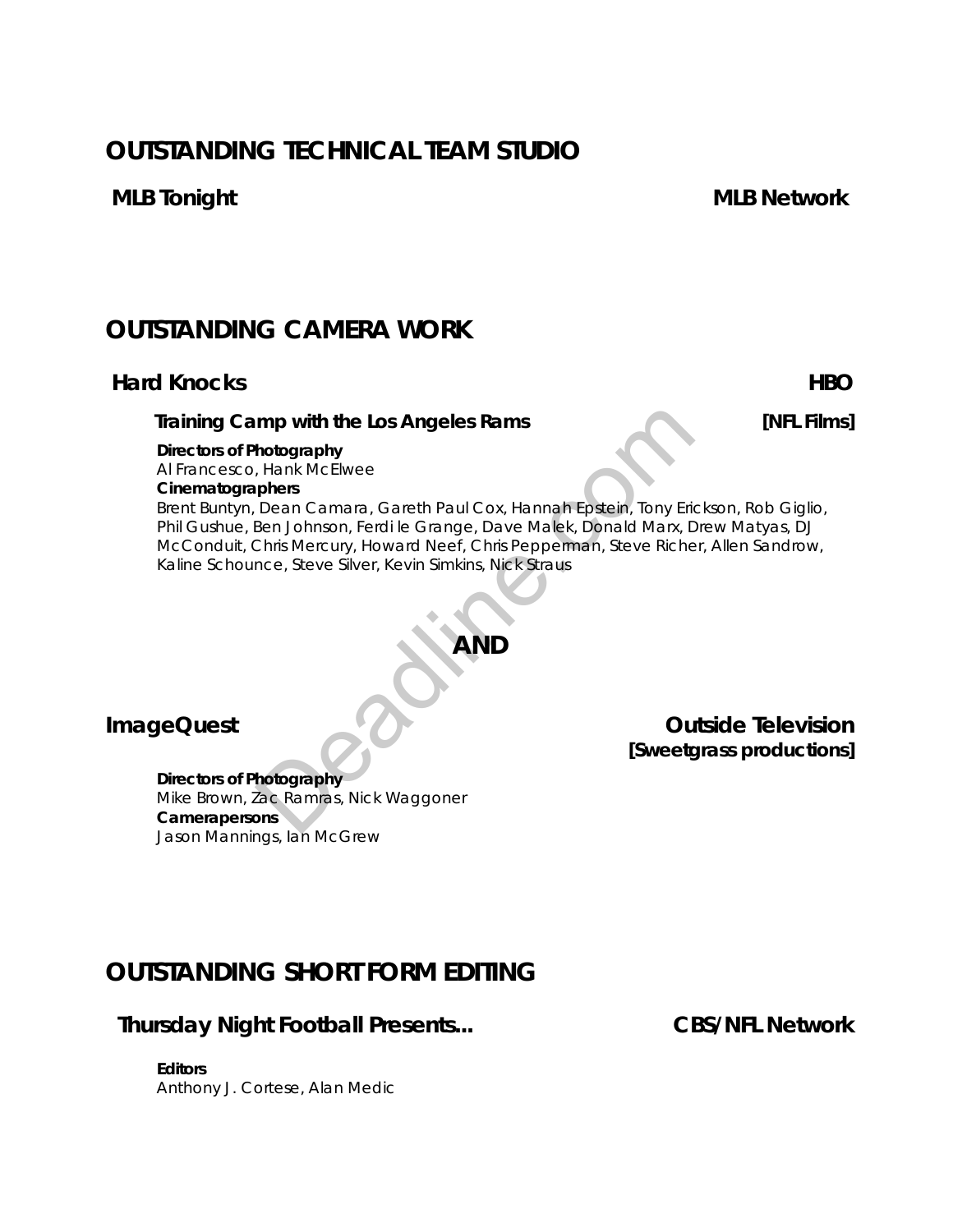# **OUTSTANDING LONG FORM EDITING**

## **Confessions of a Cubs Fan: A Century of Waiting FS1**

**Editor** Jantzen Gianfrancesco

# **THE DICK SCHAAP OUTSTANDING WRITING AWARD**

## **HBO Boxing HBO**

*Muhammad Ali: Only One* **Writer** Aaron Cohen

# **OUTSTANDING MUSIC DIRECTION**

# Los Capitanes **ESPN** Deportes

*Olympic Suite*

**Music Directors** Armando Benitez, Steve Dzialowski, Rodolfo Martinez, Claude Mitchell **Arranger/Composer** Lucas Vidal **Music Director/Composer** Alondra De La Parra Deadline.com

# **OUTSTANDING LIVE EVENT AUDIO/SOUND**

## **MLB on FOX FOX/FS1/MLB Network**

#### **Senior Audio Engineers**

Jason Blood, Joe Carpenter, Dan Cochran, Bob Qua **Audio Engineers**

Ryan Albanese, Alex Alleva, Fred Ferris, Dave Heffelfinger, Dave Hummel, Tony Johnson, Jason Knapp, Anthony Lomastro, Michael Mason, Dave Nardelli, Andy Rostron, Victor Smith, Steve Wagoner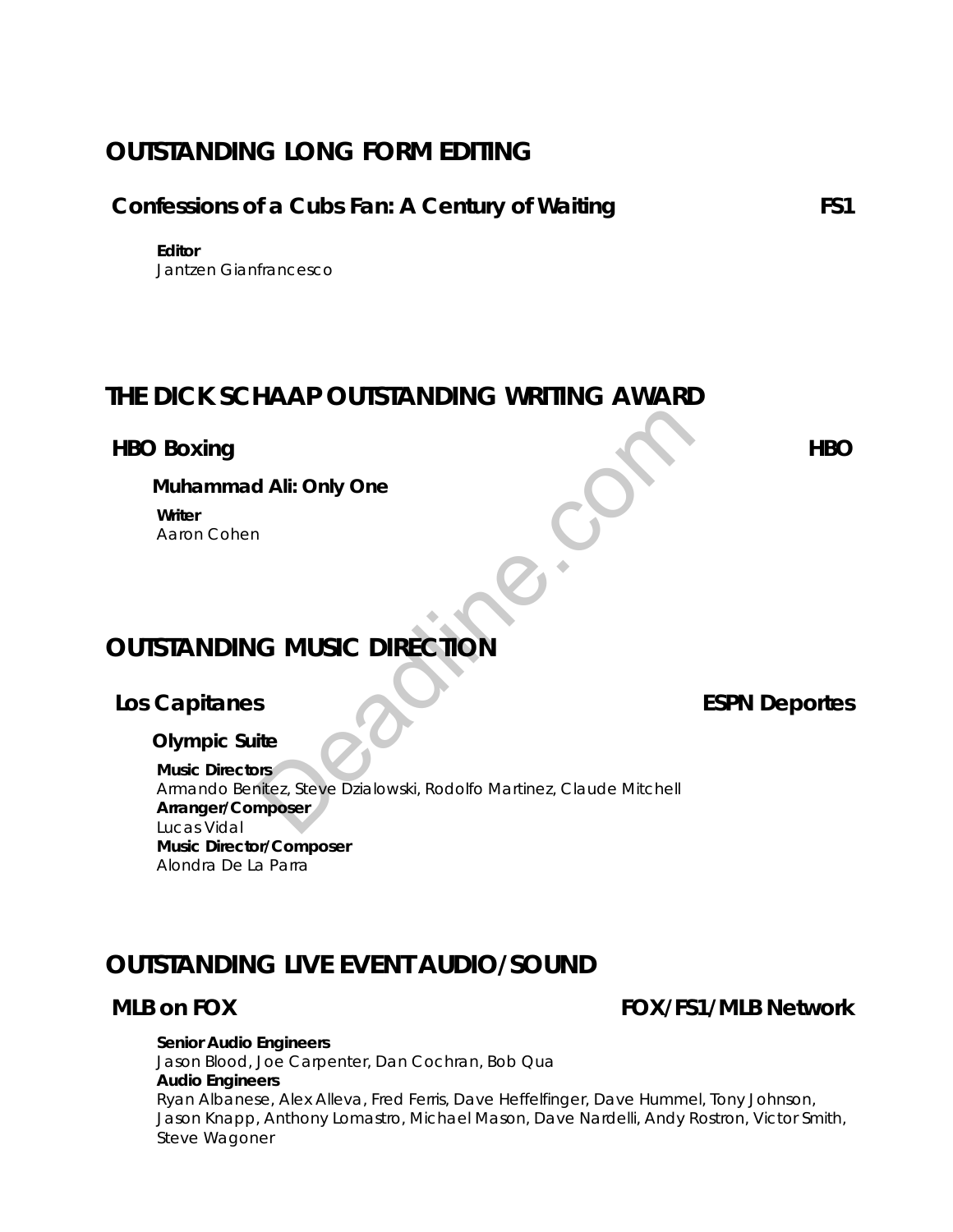# **OUTSTANDING POST-PRODUCED AUDIO/SOUND**

## **Let's Be Frank RBTV**

*[Red Bull Media House]*

**Senior Audio Engineer** Moriz Oepen **Audio Engineer** Sebastian Uebbing

# **OUTSTANDING LIVE GRAPHIC DESIGN**

# *World Cup of Hockey* **<b>ESPN/ESPN2**

**Senior Graphic Designers** Jeremy Bond, Peter Castellano, David Sparrgrove, Michael Szykowny **Graphic Designers** Matthew Bernabeo, Lisa Cuozzo, Dana Drezek, Brad Griswold, Thomas Maloney, Kynna Randall **G LIVE GRAPHIC DESIGN<br>
Hockey<br>
C Designers<br>
Peter Castellano, David Sparrgrove, Michael Szykowny<br>
gners<br>
C POST-PRODUCED GRAPHIC DESIGN<br>
t Football<br>
tic Designers<br>
Lucas Nickerson, David Sparrgrove, Michael Szykowny, Ma** 

# **OUTSTANDING POST-PRODUCED GRAPHIC DESIGN**

# **Monday Night Football ESPN**

**Senior Graphic Designers** Scott Lodge, Lucas Nickerson, David Sparrgrove, Michael Szykowny, Matt Tucker **Graphic Designers**

Isabel Bedoya-Pedyna, Charlie Collin, Joe Durante, John Enright, Brian Girardin, John Hatfield, John Lucidon, Jonathan Nagle, Amy Nelson, Jeremy Simches, Jamal Wynn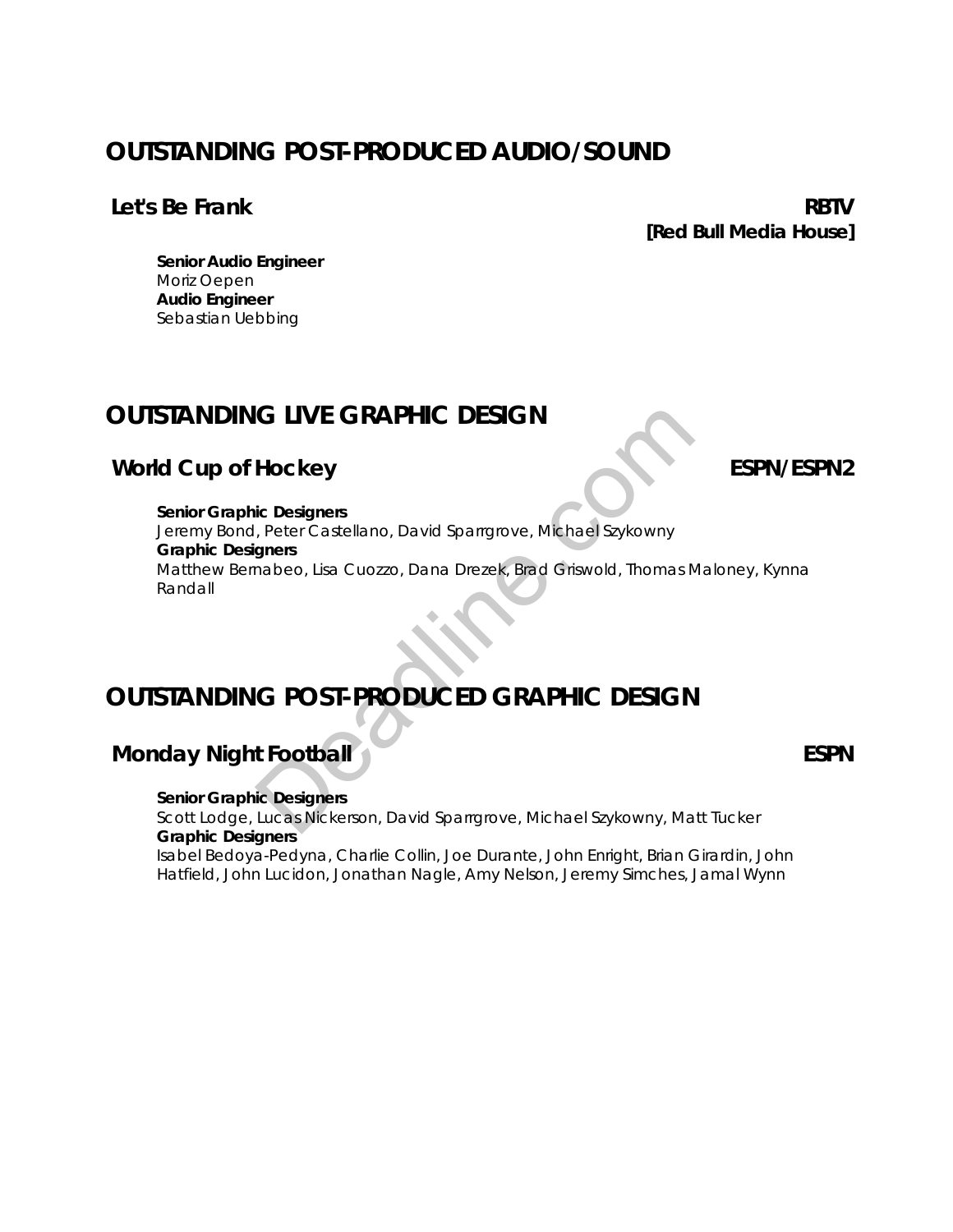# **OUTSTANDING STUDIO DESIGN/ART DIRECTION**

## **Games of the XXXI Olympiad NBC**

**Creative Directors** Bryan Higgason, Mark Levy, Michael Sheehan **Production Designers** Frank Bradley, Steve Brill, Niel Galen, Jacob Gendelman, Dan Kelley, Lee Martindell, Atila Ozkaplan, Mike Van Dusen **Art Directors** David Barton, Paul Benson, Eric Say, John Schleef, Sid Wichienkuer

# **OUTSTANDING PRODUCTION DESIGN/ART DIRECTION**

# **FOX NFL Sunday: Super Bowl LI FOX/FS1**

## *The Greatest*

**Senior Creative Directors** Michael Hughes, Todd Kapostasy, Matthew Schlef **Art Director** Johnny Chou OUTSTANDING PRODUCTION DESIGN/ART DIRECTION<br>
FOX NFL Sunday: Super Bowl LI<br>
The Greatest<br>
Senior Creative Directors<br>
Michael Hughes, Todd Kapostasy, Matthew Schlef<br>
Art Director<br>
Johnny Chou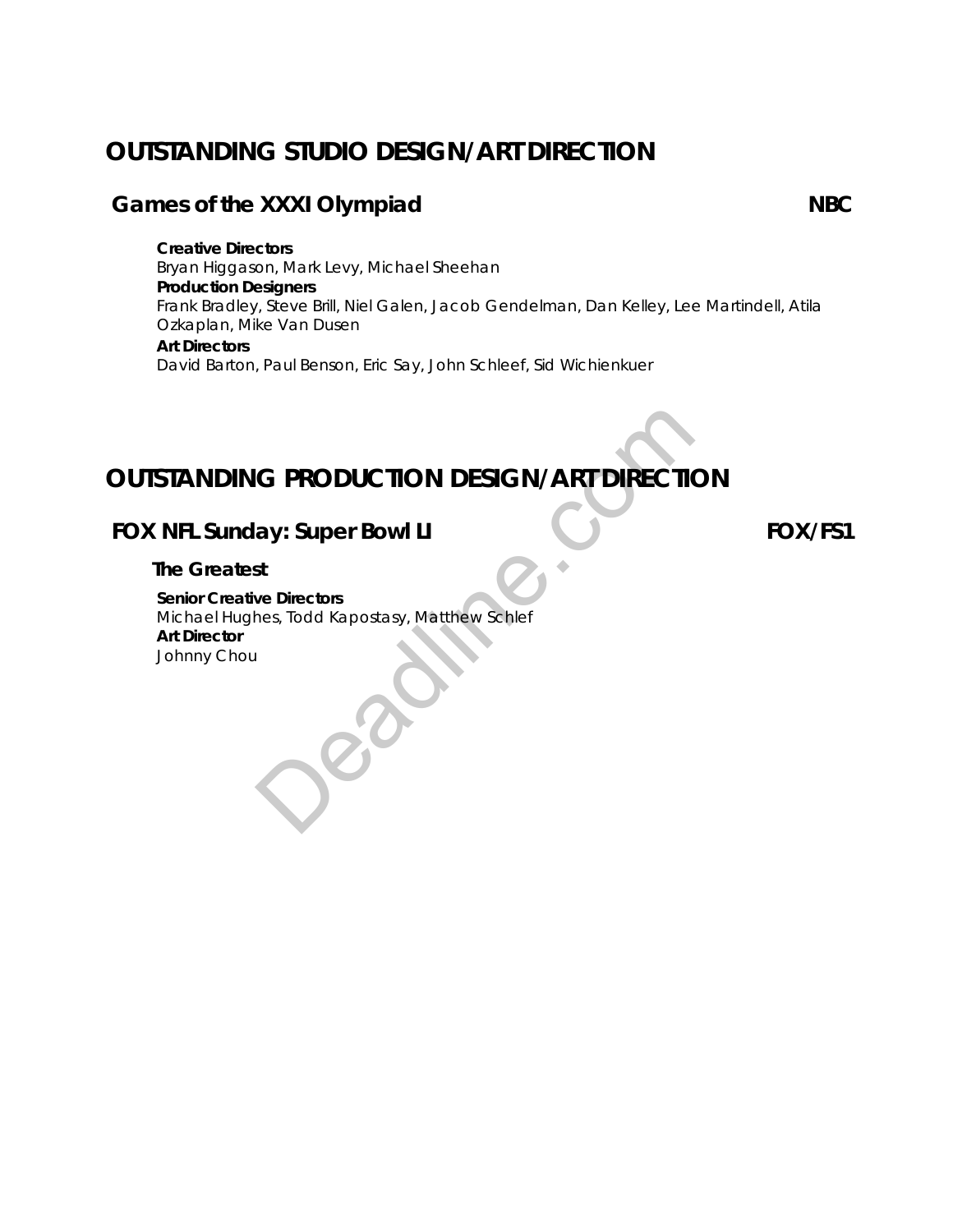# **OUTSTANDING SPORTS PROMOTIONAL ANNOUNCEMENT**

## **Daytona 500 FOX/FS1/FS2**

*Daytona Day*

**Executive Producers** Charlie Dixon, John Entz, Robert Gottlieb, Jamie Horowitz, Eric Shanks **Senior Coordinating Producer** Bill Battin **Coordinating Producer** Keith Hritz **Senior Producer** Christy Cofer **Supervising Producer** Jeff Scruton **Producer** Ron Morhoff **Senior Coordinating Director** Tim Case **Coordinating Director** Blake Danforth **Senior Director** Dave Arnold **Director** Joseph Kahn **Senior Associate Producer** Kevin Prendiville **Associate Producers** Cory Berger, Mic Brooling, Chancler Haynes, Dave Hussey, Grant Miller, Peter O'Stella, Lissa Weiss, Matt Sokol **Associate Director** Chris Probst **Creative Director** Steve Lewis roducer<br>
inating Director<br>
Director<br>
th<br>
dideers<br>
Mic Brooling, Chancler Haynes, Dave Hussey, Grant Miller, I<br>
ector<br>
color

# **THE GEORGE WENSEL TECHNICAL ACHIEVEMENT AWARD**

## **MLB Network Showcase MLB Network/DIRECTV**

#### *4K/HD Dualcast*

#### **Innovators+**

George Bailie,Matt Benedict, Jared Bessett-Kirton, Paul Bonar, Mike Burk, Matt Caron, Joe Carpenter, Dan Cochran, Antonio Fiahlo,, Corinna Fong, Catherine Gonzalez, Phil Goswitz, Tommy Guidice, Paul Harvath, Harrison Hays, Jason Hedgcock, AJ Hilchey, Eric Kludt, Dan Miner, Mike Ogden, Oscar Ortiz, Sasson Pejhan, Brian Ristine, Steve Rittenberg, Susan Stone, Jason Taubman, Jermain Timmons, Anton Tuzlov, John Ward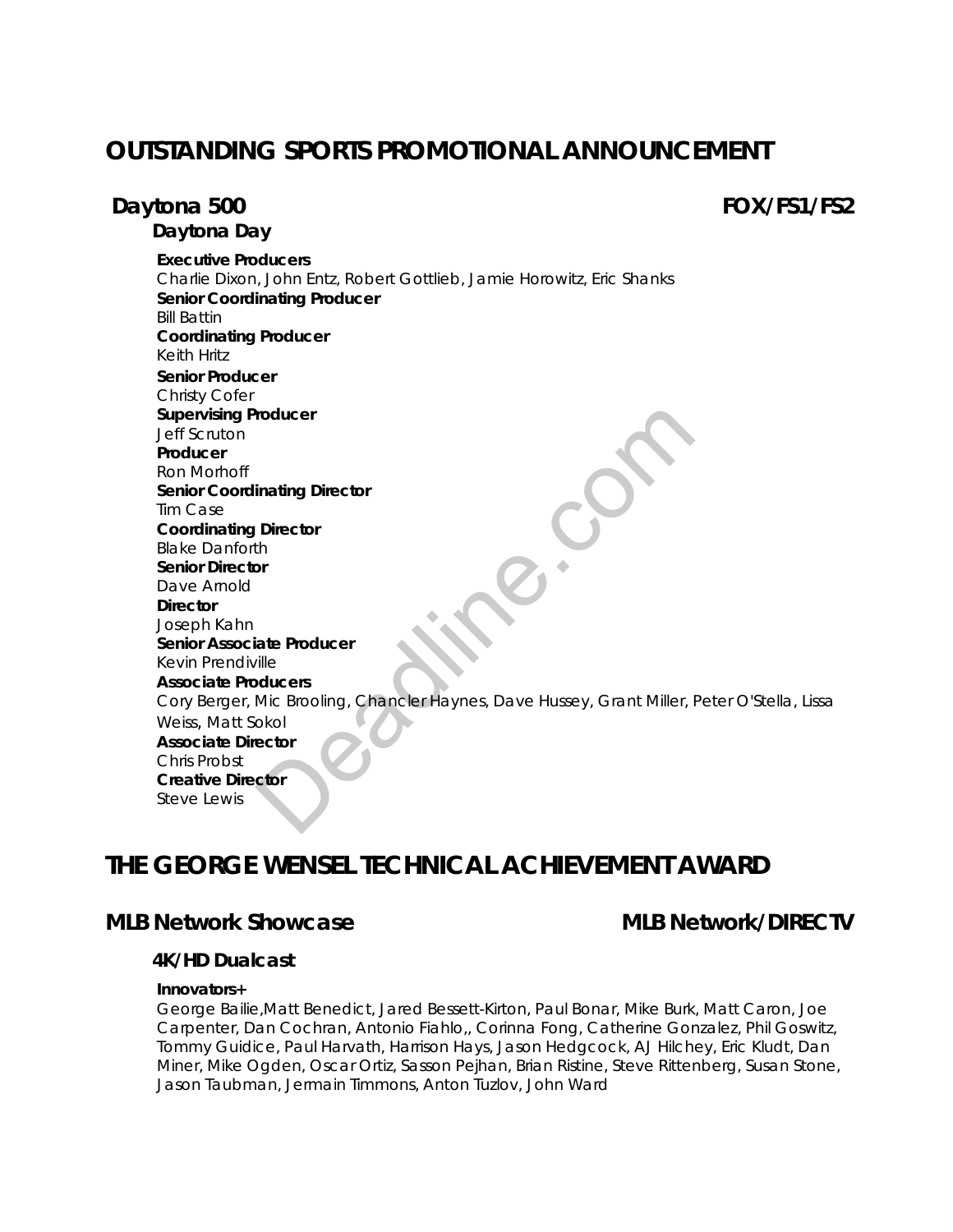# **OUTSTANDING LIVE SPORTS COVERAGE IN SPANISH**

## **2016 Copa America Centenario Univision/Univision Deportes**

*Final: Chile vs. Argentina* 

#### **Executive Producers**

Eric Conrad, Miguel Angel Garcia, Noelbys Gonzalez, Marco Liceaga, Olek Loewenstein, Juan Carlos Rodriguez

#### **Coordinating Producer**

Walter Larrosa

#### **Producers**

Armando Alvarez, Joel Bengoa, David Cabeza, Enrique Castillo, Edwin Colon, Florencia DeMartini, Antonio Isaac Huerta, Oscar Sanchez, Daniel Totani, Leonardo Valero, Edgar Yanez

#### **Directors**

Dacio Alonso, Hector Ayora, Francisco Caballero, Michel Llorens, Yamil Ochoa

#### **Associate Producers**

Michael Achenbach, Palemon Martin Alvarado, Alberto Anaya, Aldo Benitez, Bob Braham, Nomar Cabrera, Georgette Cardenas, Adrian Cervantes, Mari-tere Colon, Jesse Diaz, Dave Drucker, Maria Luisa Espinosa, Efrain Flores, Mario Gallor, Fabian Galvis, Carlos Jimenez, Lee Kalinsky, Mike Karsch, Hector Leal, Jason Levine, Alejandro Lora, Bryan Martinez, Hector Novoa Martinez, German Ornelas, Emilio Quintanal, Richard Quiroga, Ricardo Ramos, Fabiola Rangel, Dave Richards, George Rodriguez, John Rudolph, Albert Stanziola, Ligia Trejo, Hector Vargas, Juan Vasallo, Carlos Venegas nonio isaac Hueria, Oscal Sancriez, Danier Iotani, Leonard<br>
Deadliners, Yamilton<br>
Deadliners, Ado Beatles, Adon<br>
Palemon Martin Alvarado, Alberto Anaya, Aldo Beara.<br>
Staristic Cardenas, Adrian Cervantes, Mari-tree Color<br>
L

# **OUTSTANDING STUDIO SHOW IN SPANISH**

# **Games of the XXXI Olympiad Telemundo/NBC Universo**

#### **Executive Producers**

Robert Pardo, Christopher Suarez-Meyers, Eli Velazquez, Ray Warren, Ivel Alfaro, Enrique Bertran, Adrian Costas, Joaquin Duro, Claudio Prizont

#### **Producers**

Rodrigo Arias, Omar Benel, Victor Bermudez, Veronica Bornacelli, Ivan Carrillo, Charlie Castro, Karina Cespedes, Diego Cichero, Tomas Colombo, Desiree Colomina, Roberto Colon, Jose Luis Espinosa, Felix Fariñas, Sebastian Fernandez, Adrian Garcia-Solis, Oliver Glave, Jaime Gutierrez, Miguel Lorenzo, Sergio Machado, Igino Mancini, Susana Martin Del Campo, Silvio Marulanda, Cecile Murias, Daniel Nuno, Damaris Palma, Alejandro Perez, Francisco Quijada, Jesus Rodriguez, Huguet Rodriguez, Adriano Roig, Randy Romero, Gabriel Ruiz, Carlos Uzcategui, Luis Valencia, Hernando Visbal, Edgar Yanez

#### **Directors**

Rey Carrasquillo, Andres Garcia, Kamel Perez, Gilberto Rivera

#### **Associate Producers**

Juan Aguila, Aizmir Amador, Luis Aquino, Juan Baez, Emmanuel Banjo, Juan Barsanti, Jorge Bedoya, Roberto Bencomo, Paula Bukowinski, Aiante Carro, Iris Castro, Daniela Conde, Maryfatima Cortina, Andrea Edde, Luis Escobar, Sergio Espinosa, Carolina Florez, Fabiana